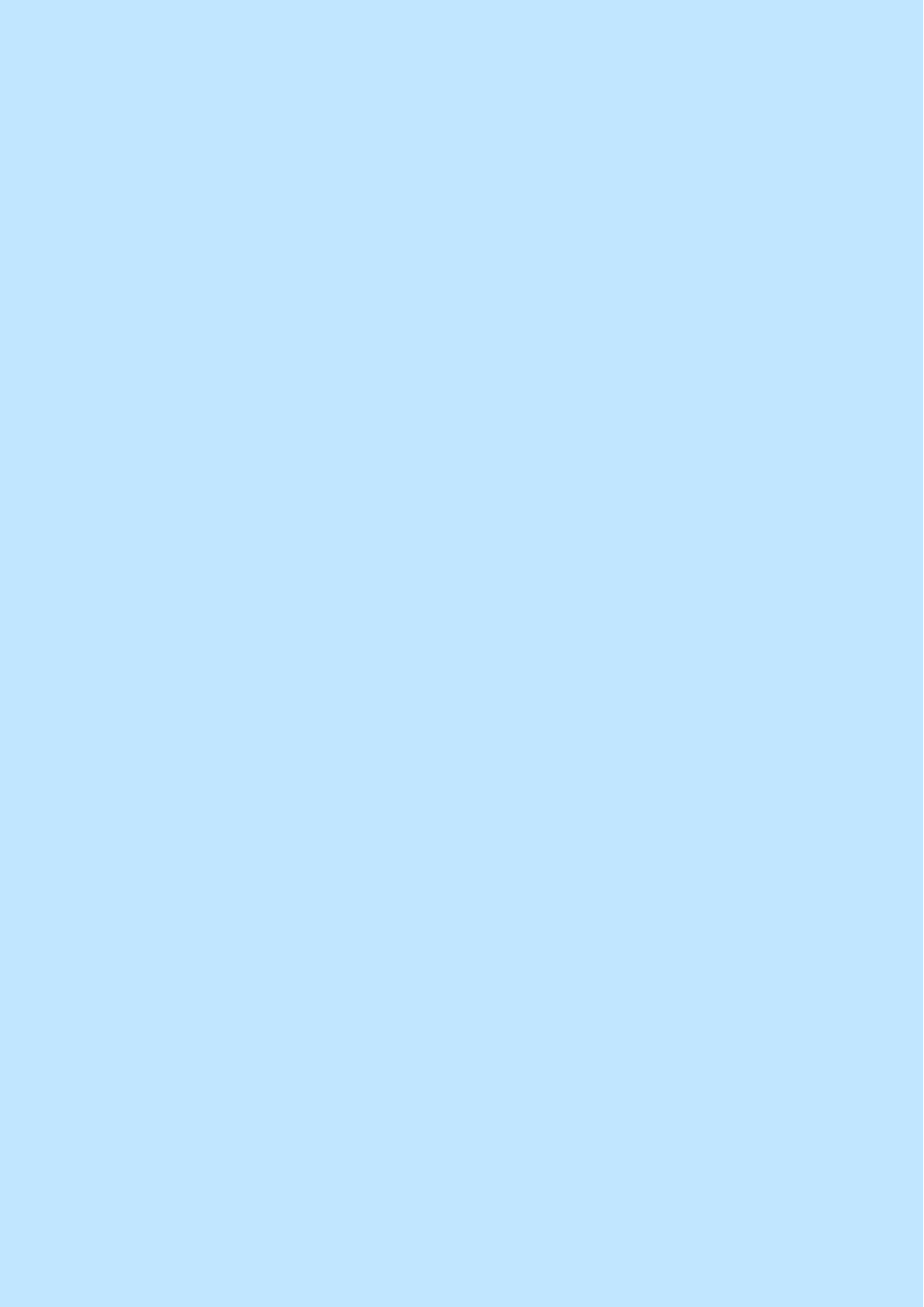## **CHAPTER III: ECONOMIC SECTOR (PUBLIC SECTOR UNDERTAKINGS)**

## **3.1 Functioning of Public Sector Undertakings**

## **3.1.1 Introduction**

As of 31 March 2019, State of Meghalaya had 17 PSUs (15 Government Companies and two Statutory Corporations) as detailed below:

| <b>Type of PSUs</b>                | <b>Working PSUs</b> | Non-working PSUs | Total |
|------------------------------------|---------------------|------------------|-------|
| Government Companies <sup>36</sup> |                     |                  |       |
| <b>Statutory Corporations</b>      |                     |                  |       |
| Total                              |                     |                  |       |

None of these companies was listed on the stock exchange which means that the shares of the PSUs cannot be traded in the stock exchange. During the year 2018-19, no new PSU was incorporated and no existing PSU was closed down.

#### **3.1.2 Investment in PSUs**

 $\overline{a}$ 

#### *3.1.2.1 State Government's investment in PSUs*

The State's investment in its PSUs was by way of share capital/loans and special financial support by way of revenue grants.

As on 31 March 2019, the investment of the State Government (capital and long-term loans) in 17 PSUs was ₹ 2,736.21 crore<sup>37</sup> as per details given in **Table 3.1.2**:

#### **Table 3.1.2: Details of State's investment in PSUs**

|         |                       |                        | $(\bar{\zeta}$ in crore) |
|---------|-----------------------|------------------------|--------------------------|
| Year    | <b>Equity Capital</b> | <b>Long term Loans</b> | Total                    |
| 2018-19 | 2.532.97              | 203.24                 | 2,736.21                 |
| 2014-15 | 2.319.28              | 44.14                  | 2,363.42                 |

The State Government investment as on 31 March 2019 consisted of 92.57 *per cent* towards capital, 7.43 *per cent* in long-term loans as against 98.13 *per cent* (capital) and 1.87 *per cent* (long-term loans) as on 31 March 2015. A graphical presentation of State Government investment in PSUs during last five years (2014-15 to 2018-19) has been given in **Chart 3.1.1**:

<sup>&</sup>lt;sup>36</sup> Government Companies include other companies referred to in Section 139(5) and 139(7) of the Companies Act 2013.

<sup>&</sup>lt;sup>37</sup> Investment figures are provisional and as per the information provided by the PSUs as none of the 17 PSUs has finalised accounts for 2018-19 as of September 2019.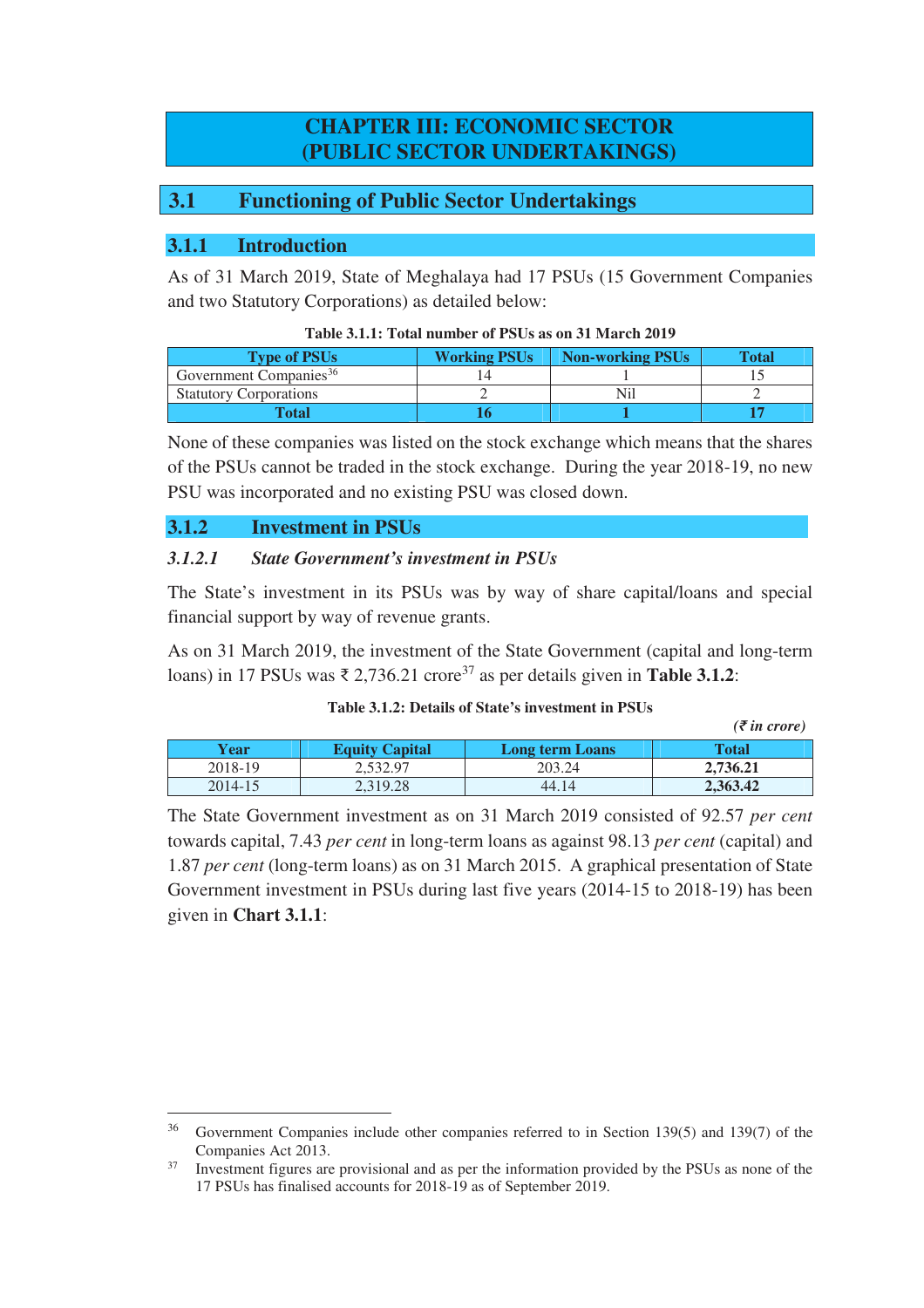



As can be noticed from the **Chart** above, the State Government's investment in PSUs during last five years showed an increasing trend. The State's investment grew by 15.77 *per cent* from ₹ 2,363.42 crore in 2014-15 to ₹ 2,736.21 crore in 2018-19.

During 2018-19, out of 15 working PSUs where State Government had made direct investment, 10 PSUs incurred loss and only four PSUs<sup>38</sup> earned profit (₹ 9.61 crore) as per their latest finalised accounts. None of the four profit making PSUs had declared any dividend. There was no recorded information about the existence of any specific policy of the State Government regarding payment of minimum dividend by the PSUs.

The State Government's investment (historical value) in PSUs had eroded by 12.62 *per cent* in 2018-19, and the losses of nine PSUs<sup>39</sup> (accumulated losses of ₹ 1,839.14 crore) had completely eroded the State's investment in their paid-up capital  $(3.1,077.58)$  crore), as per their latest finalised accounts.

#### *3.1.2.2 Total Sector-wise investment in PSUs*

Total investment of State Government and Other Stakeholders (Central Government, Holding companies, Banks, Financial Institutions, *etc*.) in PSUs under various important sectors at the end of 31 March 2015 and 31 March 2019 were as under:

| $(\bar{\mathcal{F}}$ in crore) |                                                                                        |         |          |          |                         |         |  |
|--------------------------------|----------------------------------------------------------------------------------------|---------|----------|----------|-------------------------|---------|--|
| <b>Name of Sector</b>          | <b>Government/Other</b><br><b>Statutory</b><br><b>Corporations</b><br><b>Companies</b> |         |          |          | <b>Total Investment</b> |         |  |
|                                | 2014-15                                                                                | 2018-19 | 2014-15  | 2018-19  | 2014-15                 | 2018-19 |  |
| Power                          | 4298.38                                                                                | 6053.64 |          | 0        | 4298.38                 | 6053.64 |  |
| Manufacturing                  | 167.31                                                                                 | 347.36  | $\Omega$ | $\Omega$ | 167.31                  | 347.36  |  |
| Infrastructure                 | 96.42                                                                                  | 143.34  | $\Omega$ | $\theta$ | 96.42                   | 143.34  |  |
| Service                        | 7.96                                                                                   | 7.96    | 89.83    | 99.44    | 97.79                   | 107.40  |  |
| Agriculture & Allied           | 2.45                                                                                   | 2.45    | $\theta$ | $\Omega$ | 2.45                    | 2.45    |  |
| Miscellaneous                  | 9.03                                                                                   | 9.83    | 3.36     | 3.36     | 12.39                   | 13.19   |  |
| <b>Total</b>                   | 4581.55                                                                                | 6564.58 | 93.19    | 102.80   | 4674.74                 | 6667.38 |  |

| Table 3.1.3: Sector-wise details of total investments in PSUs |  |
|---------------------------------------------------------------|--|
|---------------------------------------------------------------|--|

It can be noticed from the **Table** above that as compared to 2014-15, the combined investment of State Government and Other Stakeholders increased significantly during 2018-19 in Power sector (₹ 1755.26 crore), Manufacturing sector (₹ 180.05 crore) and

 $38$ <sup>38</sup> Excluding one PSU (serial no. 14 of **Appendix 3.1.1)** functioning on '*no profit no loss'* basis.

<sup>39</sup> Sl. No. 1, 2, 4, 6, 7, 10, 12, 13 & 15 of **Appendix 3.1.1.**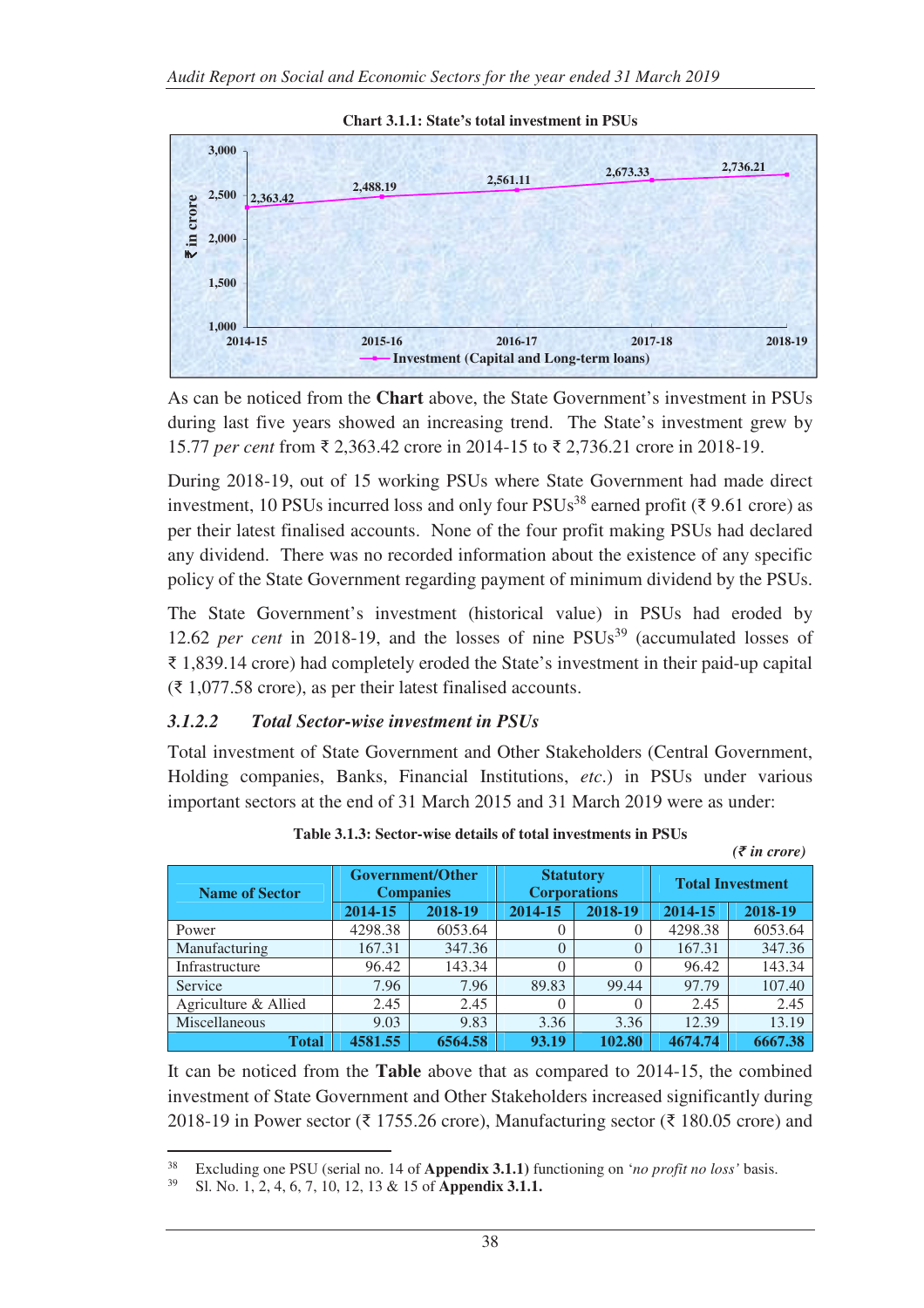Infrastructure sector ( $\bar{\tau}$  46.92 crore). The increase in investment under power sector was mainly on account of the long terms borrowings (₹ 710.99 crore) of two power sector companies availed during 2014-18 for construction of two hydro power projects.

## **3.1.3 Reconciliation with Finance Accounts**

The figures in respect of equity, loans and guarantees outstanding as per the records of PSUs should agree with the figures appearing in the Finance Accounts of the State. In case the figures do not agree, the Finance Department and the PSUs concerned should carry out reconciliation of differences.

As on 31 March 2019, there were unreconciled differences in the figures of equity (₹ 7.24 crore) and loans (₹ 449.04 crore) as per two sets of records. The difference in equity occurred in respect of eight  $PSUs<sup>40</sup>$ . The difference in loan figures mainly pertained to power sector PSUs ( $\bar{\xi}$  447.78 crore) as the Finance Accounts figures included the loans sanctioned to erstwhile Meghalaya State Electricity Board prior to its unbundling (March 2010) into power sector companies, which remained unreconciled.

Though the Principal Secretary, Finance Department, Government of Meghalaya as well as the Management of the PSUs concerned were appraised regularly about the differences impressing upon the need for early reconciliation, no significant progress was noticed in this regard.

The Government and the PSUs concerned may take concrete steps to reconcile the differences in a time-bound manner. The Government should correct the system of financing the PSUs and the accounts be updated.

#### **3.1.4 Special support and guarantees to PSUs during the year**

State Government provides financial support to PSUs in various forms through annual budgetary allocations. The details of budgetary outgo towards equity, loans and grants/ subsidies in respect of PSUs for three years ended 2018-19 are given in **Table 3.1.4**:

|                                       | 2016-17               |               | 2017-18               |               | 2018-19               |               |
|---------------------------------------|-----------------------|---------------|-----------------------|---------------|-----------------------|---------------|
| <b>Particulars</b>                    | No. of<br><b>PSUs</b> | <b>Amount</b> | No. of<br><b>PSUs</b> | <b>Amount</b> | No. of<br><b>PSUs</b> | <b>Amount</b> |
| Equity Capital outgo from budget      |                       | 38.90         | 4                     | 90.47         |                       | 9.73          |
| Loans given from budget               | $\overline{4}$        | 10.43         | 3                     | 1.38          | 3                     | 31.69         |
| Grants/Subsidy from budget (including | 6                     | (G) 68.76     | 8                     | $(G)$ 109.53  | 10                    | (G)222.02     |
| Capital Grants)                       | 3                     | $(S)$ 28.37   | 2                     | (S) 6.00      | $\overline{c}$        | (S)0.29       |
| Total Outgo <sup>41</sup> $(1+2+3)$   | 11                    | 146.46        | 13                    | 207.38        | 13                    | 263.73        |
| Guarantees issued during the year     |                       | 325.00        | N <sub>i</sub>        | Nil           |                       | 230.00        |
| Guarantee Commitment (Cumulative)     | 3                     | 1136.78       | $\mathbf{R}$          | 1087.78       | $\mathcal{R}$         | 1096.78       |

**Table 3.1.4: Details of budgetary support to PSUs** 

*(*` *in crore)* 

*Source: As furnished by Companies/Corporations.* **(G): Grants; (S): Subsidies** 

 $40$ <sup>40</sup> Sl. No. 1, 3, 5, 6, 8, 13, 14 and 15 of **Appendix 3.1.1.**

Actual number of PSUs, which received equity, loans, grants/subsidies from the State Government.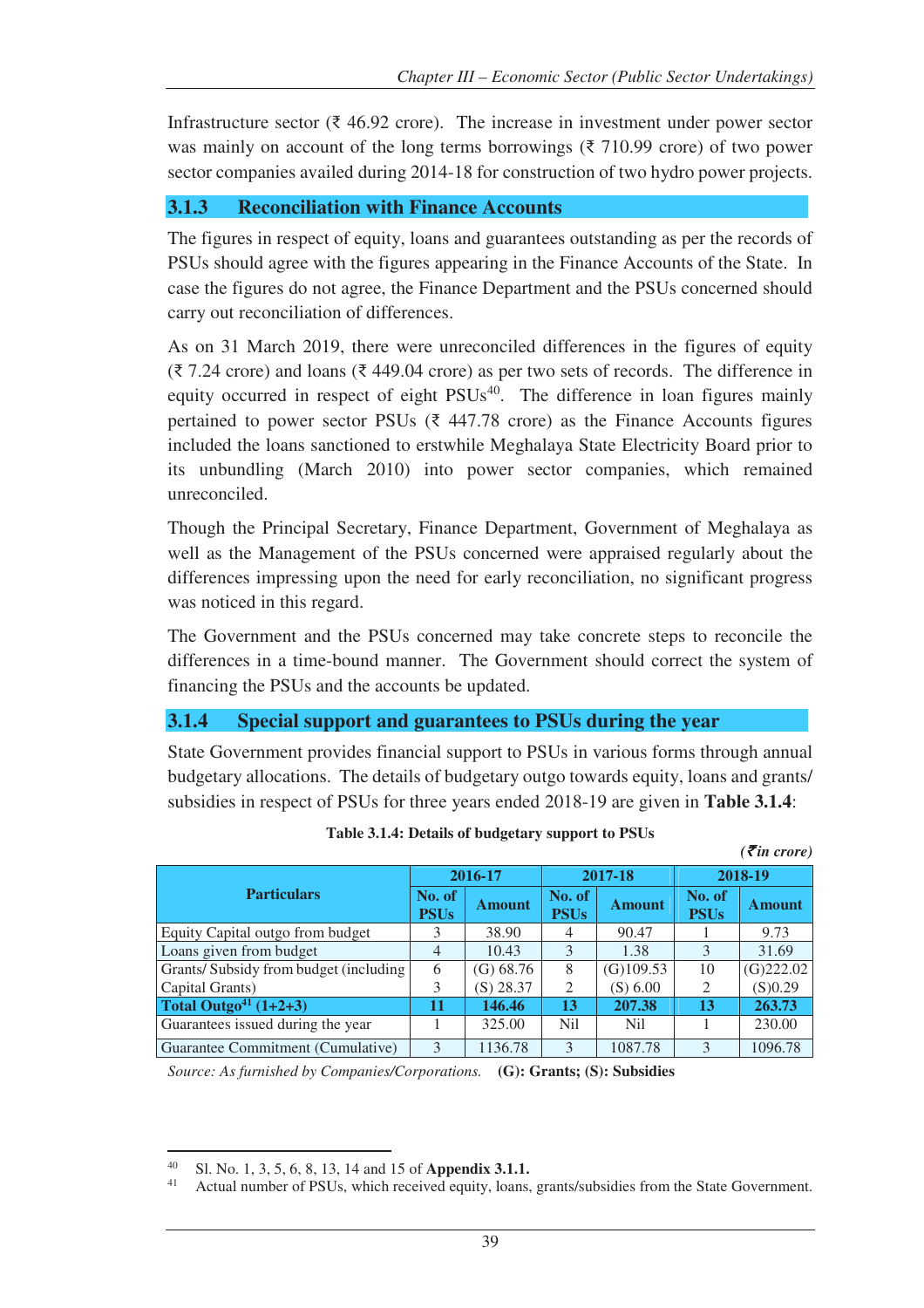As can be noticed from **Table** above, the budgetary support provided by State Government to PSUs increased from ₹ 146.46 crore in 2016-17 to ₹ 263.73 crore in 2018-19, mainly due to grants (₹ 174.71 crore) provided to one PSU<sup>42</sup> for execution of externally aided projects.

The State's guarantees of ₹ 230.00 crore issued during 2018-19 pertained to one power sector company (Meghalaya Power Generation Corporation Limited) against the borrowings availed from Power Finance Corporation Limited (a Central PSU).

## **3.1.5 Accountability framework**

The audit of the financial statements of a Company in respect of financial years commencing on or after 01 April 2014 is governed by the provisions of the Companies Act, 2013 (Act) and audit of the financial statements in respect of financial years that commenced earlier than 01 April 2014 continued to be governed by the Companies Act, 1956. The new Act has brought about increased Regulatory Framework, wider Management responsibility and higher Professional Accountability.

## *3.1.5.1 Statutory Audit/ Supplementary Audit*

Statutory Auditors appointed by the Comptroller and Auditor General of India (CAG) audit the financial statements of a Government Company. In addition, CAG conducts the supplementary audit of these financial statements under the provisions of Section 143(6) of the Act.

Audit of Statutory Corporations is governed by their respective legislations. Out of two Statutory Corporations in Meghalaya, CAG is the sole auditor for Meghalaya Transport Corporation. In respect of the other Corporation (*viz*. Meghalaya State Warehousing Corporation), Chartered Accountants conduct the audit and the CAG conducts the supplementary audit.

## *3.1.5.2 Role of Government and Legislature*

The State Government exercises control over the affairs of these PSUs through its administrative departments. The Government appoints the Chief Executives and Directors on the Board of these PSUs.

The State Legislature also monitors the accounting and utilisation of Government investment in the PSUs. For this purpose, the Annual Reports of State Government Companies together with the Statutory Auditors' Reports and comments of the CAG thereon are required to be placed before the Legislature under Section 394 of the Act. Similarly, the Annual Reports of Statutory Corporations along with the Separate Audit Reports of CAG are required to be placed before the Legislature as per the stipulations made under their respective governing Acts. The Audit Reports of CAG are submitted

<sup>42</sup> <sup>42</sup> Meghalaya Basin Management Agency, a company incorporated (July 2012) under section 25 of the Companies Act, 1956 for channelizing investments from multi-lateral agencies, central government, UN organizations and other stakeholders, for implementation of specialised development projects. As per section 25 of the Act, the Company is exempted from adding the word 'Limited' in its name.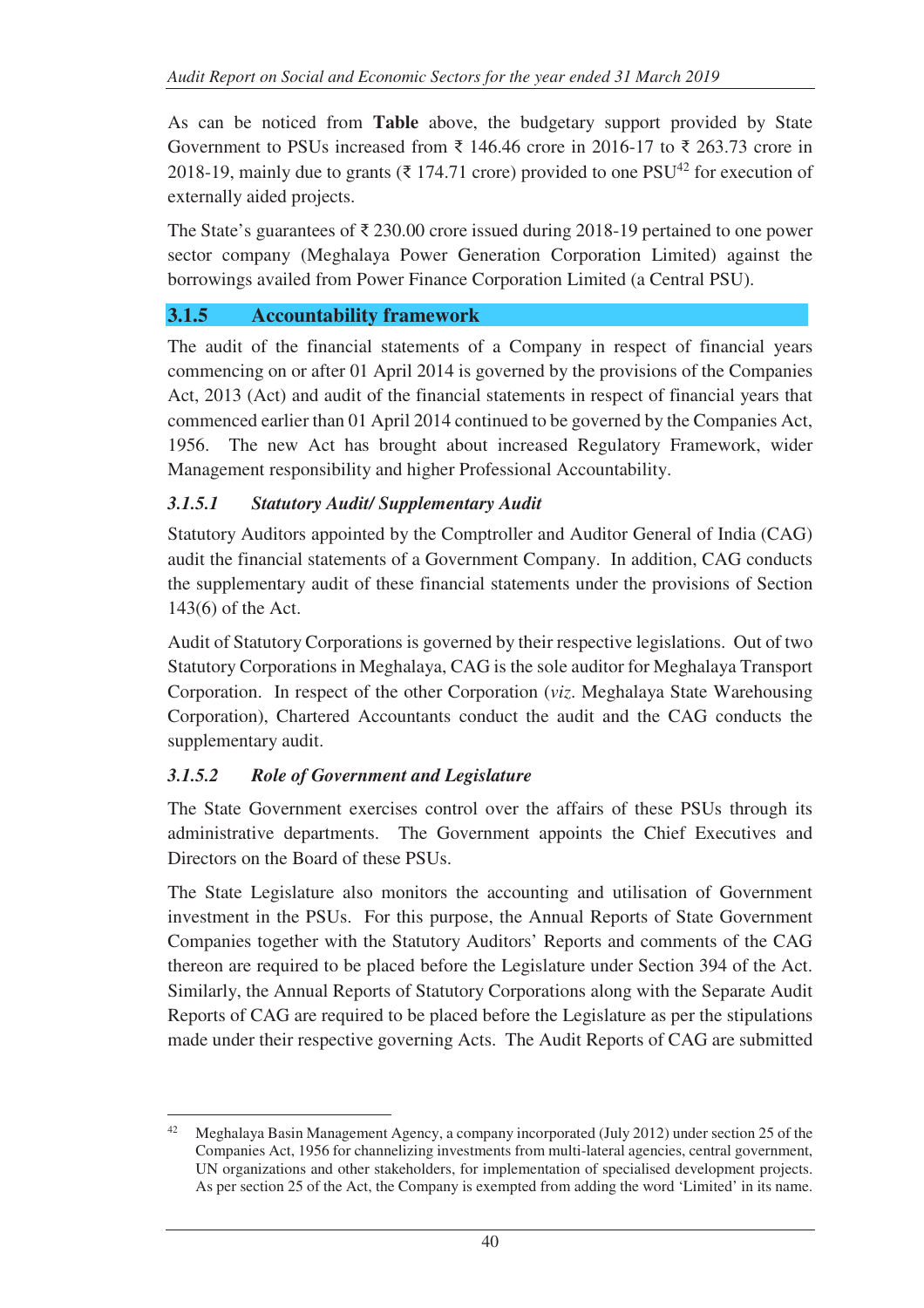to the State Government under Section 19A of the CAG's (Duties, Powers and Conditions of Service) Act, 1971.

## **3.1.6 Arrears in finalisation of accounts**

The financial statements of the companies are required to be finalised within six months after the end of the financial year *i.e.* by September end in accordance with the provisions of Section 96(1) of the Act. Failure to do so may attract penal provisions under Section 99 of the Act. Similarly, in case of Statutory Corporations, their accounts are to be finalised, audited and presented to the Legislature as per the provisions of their respective Acts.

Timely finalisation of accounts is important for the State Government to assess the financial health of the PSUs and to avoid financial misappropriation and mismanagement. Persistent delay in finalisation of accounts is fraught with the risk of fraud and leakage of public money going undetected apart from violation of the provision of the Companies Act, 2013.

**Table 3.1.5** provides the details of progress made by the working PSUs in finalisation of their annual accounts as on 30 September 2019.

| <b>Particulars</b>                                 | 2014-15 | 2015-16   | 2016-17 | 2017-18 | 2018-19 |
|----------------------------------------------------|---------|-----------|---------|---------|---------|
| Number of Working PSUs                             |         | 16        | 16      | 16      | 16      |
| Number of accounts finalised during the<br>year    | 13      | 35        | 13      | 30      | 16      |
| Number of accounts in arrears                      | 60      | $43^{43}$ | 46      | 32      | 32      |
| Number of Working PSUs with arrears<br>in accounts | 14      | 15        | 16      | 16      | 16      |
| Extent of arrears (numbers in years)               | 1 to 16 | 1 to 14   | 1 to 11 | 1 to 7  | 1 to 5  |

**Table 3.1.5: Position relating to finalisation of accounts of working PSUs** 

*GOC: Government/ Other Companies; SC: Statutory Corporations.* 

As can be seen from the **Table** above, although the situation improved gradually during last five years in terms of number of accounts finalised and extent of arrears, 32 accounts of 16 PSUs were still in arrears as on 30 September 2019. The earliest Accounts in arrears was since 2014-15 (five Accounts), which related to Meghalaya Transport Corporation.

The Accountant General (Audit), Meghalaya had been regularly pursuing with the Chief Secretary of Meghalaya and the administrative departments concerned for liquidating the arrears of accounts of PSUs. However, the State Government and the PSUs concerned could not address the issue to clear pendency of accounts of the PSUs in a time bound manner.

 $43$ Including two accounts of new Company (Meghalaya Infrastructure Development and Finance Corporation Limited) added during 2015-16.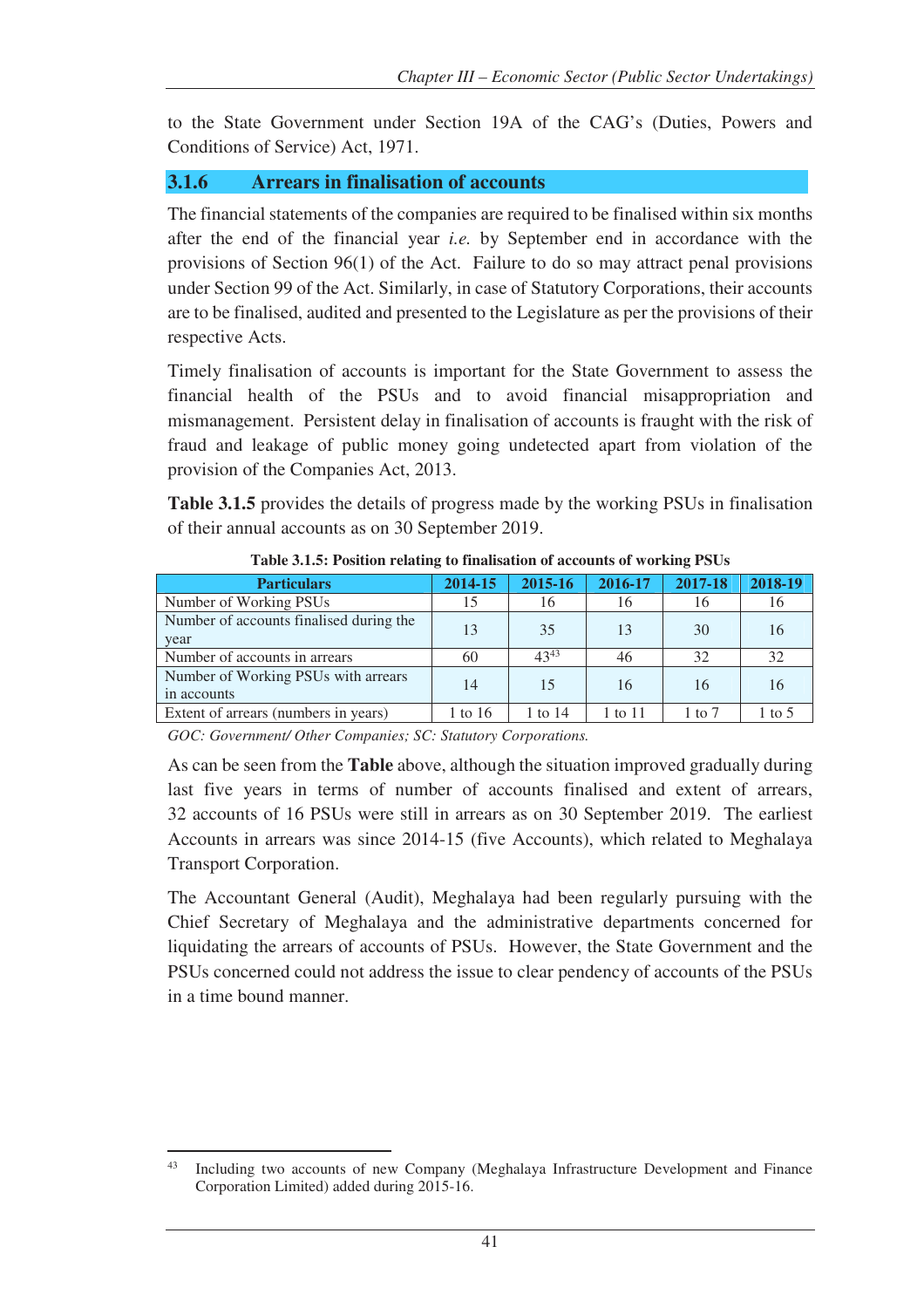#### **3.1.7 Investment by State Government in PSUs whose accounts are in arrears**

The State Government invested ₹ 288.31 crore in 8 PSUs {equity: ₹ 143.07 crore (five PSUs) and long term loans: ₹ 145.24 crore (four PSUs)} during the years for which the accounts of these PSUs had not been finalised as detailed in **Table 3.1.6**.

| <b>Name of PSU</b>                                                 | <b>Accounts</b><br><b>Accounts pending</b><br><b>finalised</b><br>finalisation<br>up to |                    | <b>Investment by State</b><br><b>Government during the</b><br>period of accounts in arrears |        |  |
|--------------------------------------------------------------------|-----------------------------------------------------------------------------------------|--------------------|---------------------------------------------------------------------------------------------|--------|--|
|                                                                    |                                                                                         |                    | <b>Equity</b>                                                                               | Loans  |  |
| Meghalaya Industrial Development<br>Corporation Limited            | 2016-17                                                                                 | 2017-18 to 2018-19 | 50.00                                                                                       |        |  |
| Mawmluh Cherra Cements Limited                                     | 2017-18                                                                                 | 2018-19            | 34.61                                                                                       | 113.55 |  |
| Meghalaya Energy Corporation Limited                               | 2016-17                                                                                 | 2017-18 to 2018-19 | 46.80                                                                                       |        |  |
| Meghalaya Power Generation<br>Corporation Limited                  | 2016-17                                                                                 | 2017-18 to 2018-19 |                                                                                             | 30.11  |  |
| Meghalaya Power Distribution<br>Corporation Limited                | 2016-17                                                                                 | 2017-18 to 2018-19 |                                                                                             | 1.22   |  |
| Meghalaya Power Transmission<br>Corporation Limited                | 2016-17                                                                                 | 2017-18 to 2018-19 |                                                                                             | 0.36   |  |
| Meghalaya Handloom & Handicraft<br>Development Corporation Limited | 2016-17                                                                                 | 2017-18 to 2018-19 | 0.30                                                                                        |        |  |
| Meghalaya Transport Corporation                                    | 2013-14                                                                                 | 2014-15 to 2018-19 | 11.36                                                                                       |        |  |
| <b>Total:</b>                                                      |                                                                                         |                    | 143.07                                                                                      | 145.24 |  |

| Table 3.1.6: Investment by State Government in PSUs having accounts in arrears |  |  |  |  |
|--------------------------------------------------------------------------------|--|--|--|--|
|--------------------------------------------------------------------------------|--|--|--|--|

*(₹ in crore)* 

In the absence of accounts and their subsequent audit, it cannot be verified if the investments made and the expenditure incurred have been properly accounted for and the purpose for which the amount was invested was achieved or not.

The Government may consider setting up a special cell under the Finance Department to oversee the expeditious clearance of arrears of accounts of PSUs. Where there is lack of staff expertise, Government may consider outsourcing the work relating to preparation of accounts and take punitive action against Company Management responsible for arrears of accounts. Until the accounts are made as current as possible, Government may consider not giving further financial assistance to such companies.

#### **3.1.8 Performance of PSUs as per their latest finalised accounts**

The financial position and working results of working Government Companies and Statutory Corporations are detailed in **Appendix 3.1.1**. **Table 3.1.7** provides the comparative details of working PSUs turnover and State GDP for a period of five years ending 2018-19.

|                                     |          |          |          |          | $(\bar{\mathcal{F}}$ in crore) |
|-------------------------------------|----------|----------|----------|----------|--------------------------------|
| <b>Particulars</b>                  | 2014-15  | 2015-16  | 2016-17  | 2017-18  | 2018-19                        |
| Turnover <sup>44</sup>              | 640.05   | 935.69   | 1.108.66 | 1.136.88 | .121.40                        |
| State $GDP45$                       | 23234.53 | 25117.36 | 27438.62 | 30789.65 | 34388.91                       |
| Percentage of Turnover to State GDP | 2.75     | 3.73     | 4.04     | 3.69     | 3.26                           |

|  | Table 3.1.7: Details of working PSUs turnover vis-a-vis State GDP |  |
|--|-------------------------------------------------------------------|--|
|--|-------------------------------------------------------------------|--|

 $44$ <sup>44</sup> Turnover of working PSUs as per the latest finalised accounts as on 30 September of respective year.<br><sup>45</sup> Source: Ministry of Statistics & Programme Implementation. Government of India

Source: Ministry of Statistics & Programme Implementation, Government of India.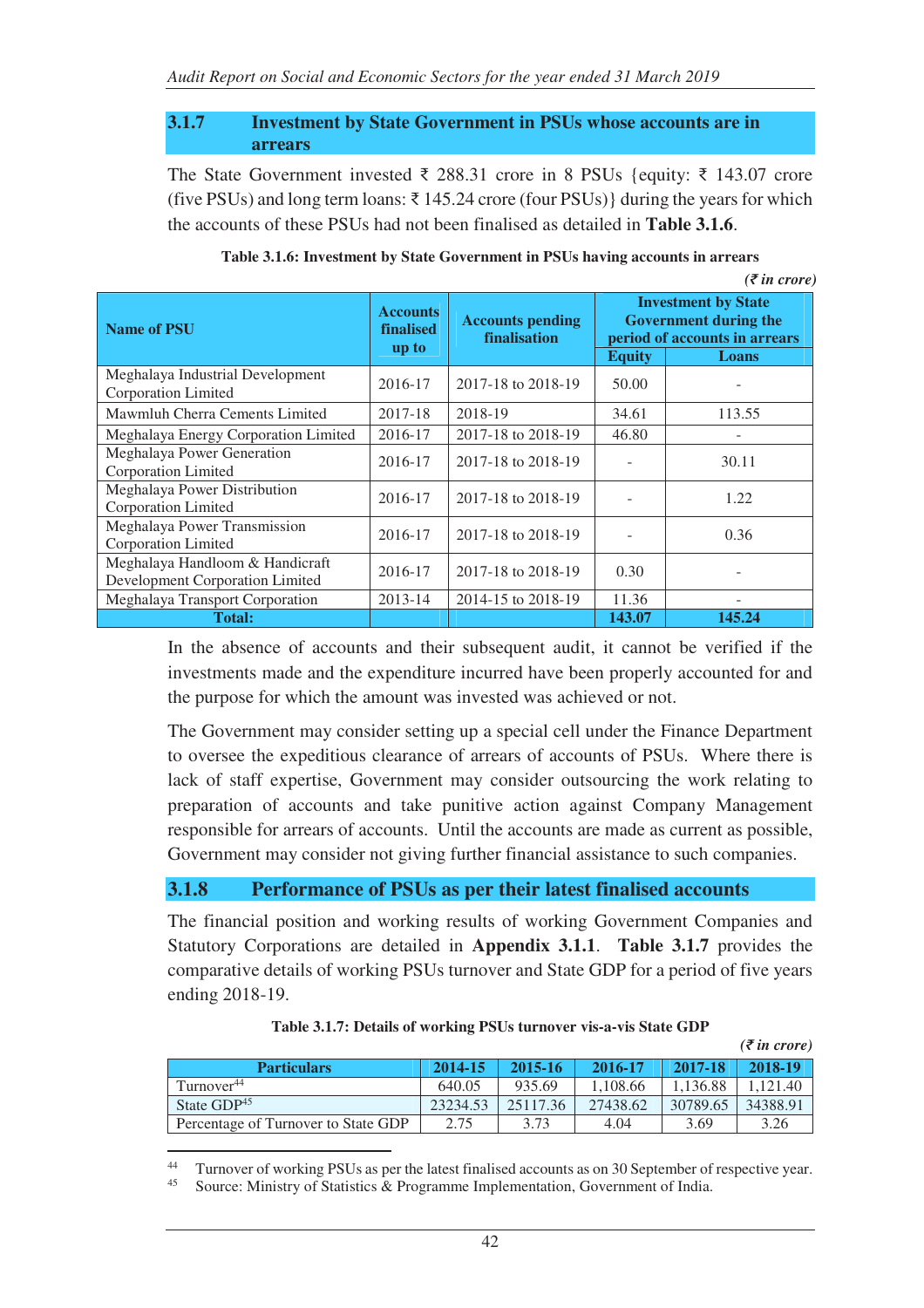**(***₹* **in crore)** 

From the above **Table** above it can be seen that contribution of PSUs to the State GDP ranged from 2.75 *per cent* (2014-15) to 4.04 *per cent* (2016-17) during the period.

The PSUs' turnover registered an overall growth of ₹ 481.35 crore (75 *per cent*) during the last five years from  $\bar{\xi}$  640.05 crore (2014-15) to  $\bar{\xi}$  1,121.40 crore (2018-19). There was an overall increase of ₹ 495.88 crore in the turnover of four power sector companies<sup>46</sup> from ₹ 529.26 crore (2014-15) to ₹ 1025.14 crore (2018-19).

## *3.1.8.1 Key parameters*

Some other key parameters of PSUs performance as per their latest finalised accounts as on 30 September of the respective year are given in **Table 3.1.8**.

|                           |          |          |          |          | $(5 \text{ m})$ |
|---------------------------|----------|----------|----------|----------|-----------------|
| <b>Particulars</b>        | 2014-15  | 2015-16  | 2016-17  | 2017-18  | 2018-19         |
| Debt                      | 1.310.44 | 1.231.99 | 1.418.51 | 1,756.87 | 1,768.72        |
| Turnover $47$             | 640.05   | 935.69   | 1.108.66 | 1,136.90 | 1,121,40        |
| Debt/Turnover Ratio (DTR) | 2.05:1   | 1.32:1   | 1.28:1   | 1.55:1   | 1.58:1          |
| <b>Interest Payments</b>  | 41.98    | 137.13   | 139.90   | 154.94   | 166.87          |
| Accumulated losses        | 576.93   | 1.113.47 | 1,533.80 | 2,182.97 | 2,229.77        |

**Table 3.1.8: Key Parameters of PSUs** 

#### *Debt-Turnover Ratio*

A low debt-to-turnover ratio (DTR) demonstrates a good balance between debt and income. Conversely, a high DTR can signal of having too much of debt against the income of PSUs from core activities. Thus, the PSUs having lower DTR are more likely to successfully manage their debt servicing and repayments.

#### *PSU Debt*

During the period of five years, the PSUs debt increased by ₹ 458.28 crore (35 *per cent*) from ₹ 1,310.44 crore (2014-15) to ₹ 1,768.72 crore (2018-19). This had correspondingly increased the interest expenditure of PSUs from ₹ 41.98 crore  $(2014-15)$  to ₹ 166.87 crore (2018-19), which was also one of the factors contributing towards increase in the accumulated losses of PSUs during the five years.

However, as can be seen from **Table 3.1.8**, there was overall improvement in the DTR in last five years from 2.05:1 (2014-15) to 1.58:1 (2018-19), mainly due to overall growth in PSU-turnover (75.21 *per cent*) during last five years from ₹ 640.05 crore (2014-15) to ₹ 1,121.40 crore (2018-19).

#### *3.1.8.2 Erosion of capital due to losses*

The paid-up capital and accumulated losses of 16 working PSUs as per their latest finalised accounts as on 30 September 2019 were ₹ 4,425.05 crore and ₹ 2,229.77 crore respectively **(Appendix 3.1.1)**.

 $\overline{a}$ <sup>46</sup> Meghalaya Energy Corporation Limited, Meghalaya Power Generation Corporation Limited, Meghalaya Power Distribution Corporation Limited and Meghalaya Power Transmission Corporation Limited.

<sup>47</sup> Turnover of working PSUs as per the latest finalised accounts as on 30 September of respective year.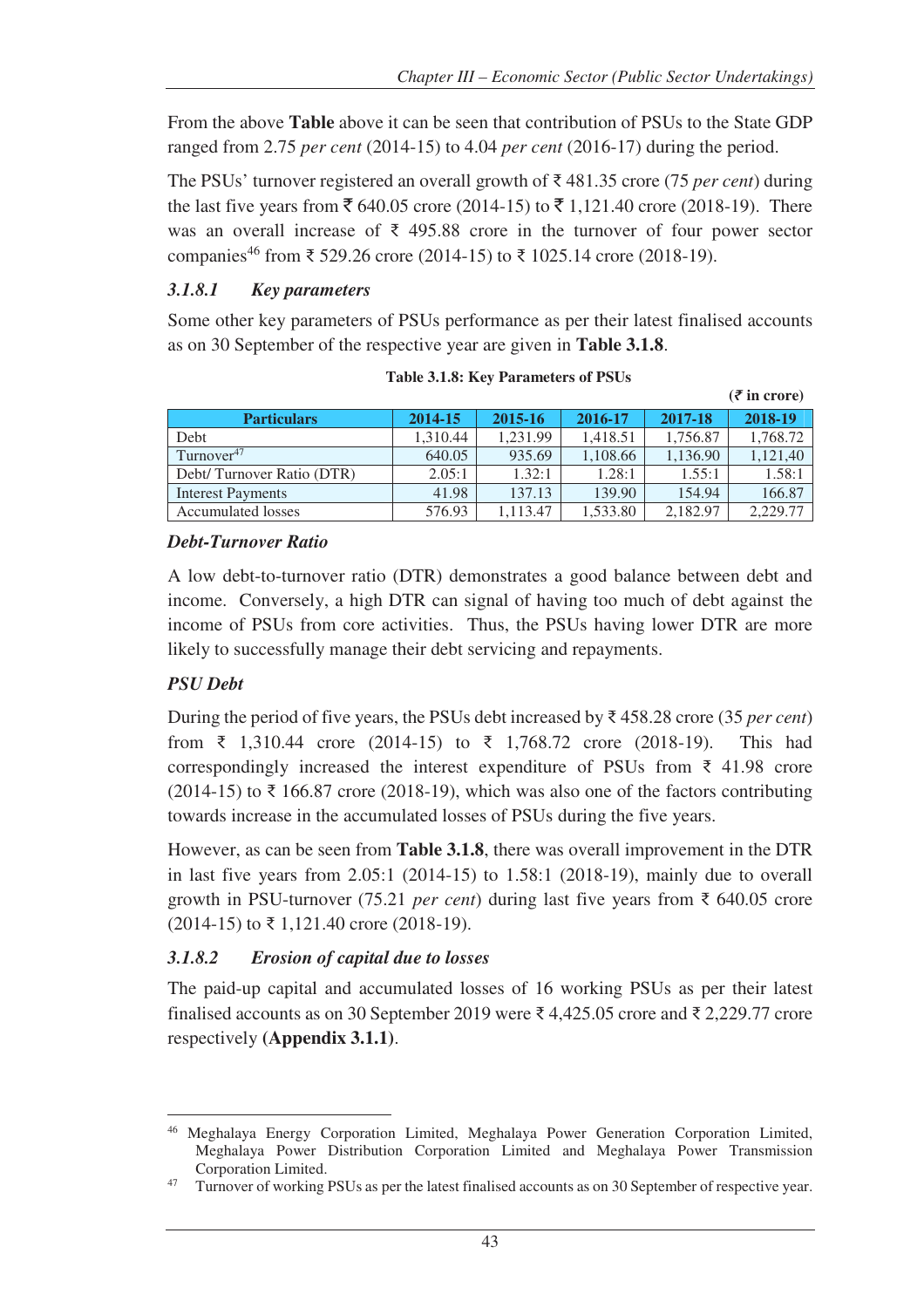The Return on Equity (RoE) in respect of 7 out of 16 working PSUs was (-) 0.88 *per cent* as per their latest finalised accounts. The accumulated losses  $(3.1,839.14 \text{ core})$  of remaining nine<sup>48</sup> working PSUs had completely eroded their paidup capital ( $\bar{\tau}$  1,077.58 crore) as per their latest finalised accounts. Of these nine PSUs, the primary erosion of paid-up capital was in respect of three PSUs as detailed in **Table 3.1.9**:

| Name of PSU                                      | <b>Latest finalised</b> | Paid up | <b>Accumulated</b> |  |
|--------------------------------------------------|-------------------------|---------|--------------------|--|
|                                                  | <b>accounts</b>         | capital | <b>losses</b>      |  |
| Meghalaya Power Distribution Corporation Limited | 2016-17                 | 811.62  | 1492.04            |  |
| Mawmluh Cherra Cement Limited                    | 2017-18                 | 162.90  | 208.88             |  |
| Meghalaya Transport Corporation                  | 2013-14                 | 88.08   | 99.63              |  |

| Table 3.1.9: PSUs with primary erosion of paid up capital |  |  |  |  |  |
|-----------------------------------------------------------|--|--|--|--|--|
|-----------------------------------------------------------|--|--|--|--|--|

*(₹ in crore)* 

The Accumulated losses of these PSUs had eroded public wealth, which is a cause of serious concern and the State Government needs to review the working of these PSUs to either improve their profitability or close their operations.

The overall position of losses incurred by the working PSUs during 2014-15 to 2018-19 as per their latest finalised accounts as on 30 September of the respective year has been depicted in **Chart 3.1.2:**



**Chart 3.1.2: Overall losses of working PSUs<sup>49</sup>**

*(Figures in brackets show the number of working PSUs in respective years).* 

From the **Chart** above, it can be observed that overall losses of working PSUs during last five years had shown an increasing trend (except during 2016-17). The high losses of the working PSUs during 2017-18 (₹ 410.17 crore) and 2018-19 (₹ 419.16 crore) were contributed by the power sector companies to the extent of 90 *per cent*  (₹ 369.72 crore) and 88.07 *per cent* (₹ 369.19 crore) respectively.

During 2018-19, out of 16 working PSUs, four PSUs earned profits of ₹ 9.61 crore while 11 PSUs incurred losses of ₹ 428.77 crore. The remaining one PSU (Meghalaya Basin Management Agency) was functioning on 'no profit no loss' basis. The details of major contributors to overall losses of working PSUs as per their latest finalised accounts are given in **Table 3.1.10**:

<sup>48</sup> <sup>48</sup> Sl. No. 1, 2, 4, 6, 7, 10, 12, 13 & 15 of **Appendix 3.1.1.**

As per the latest finalised accounts as on 30 September of the respective year.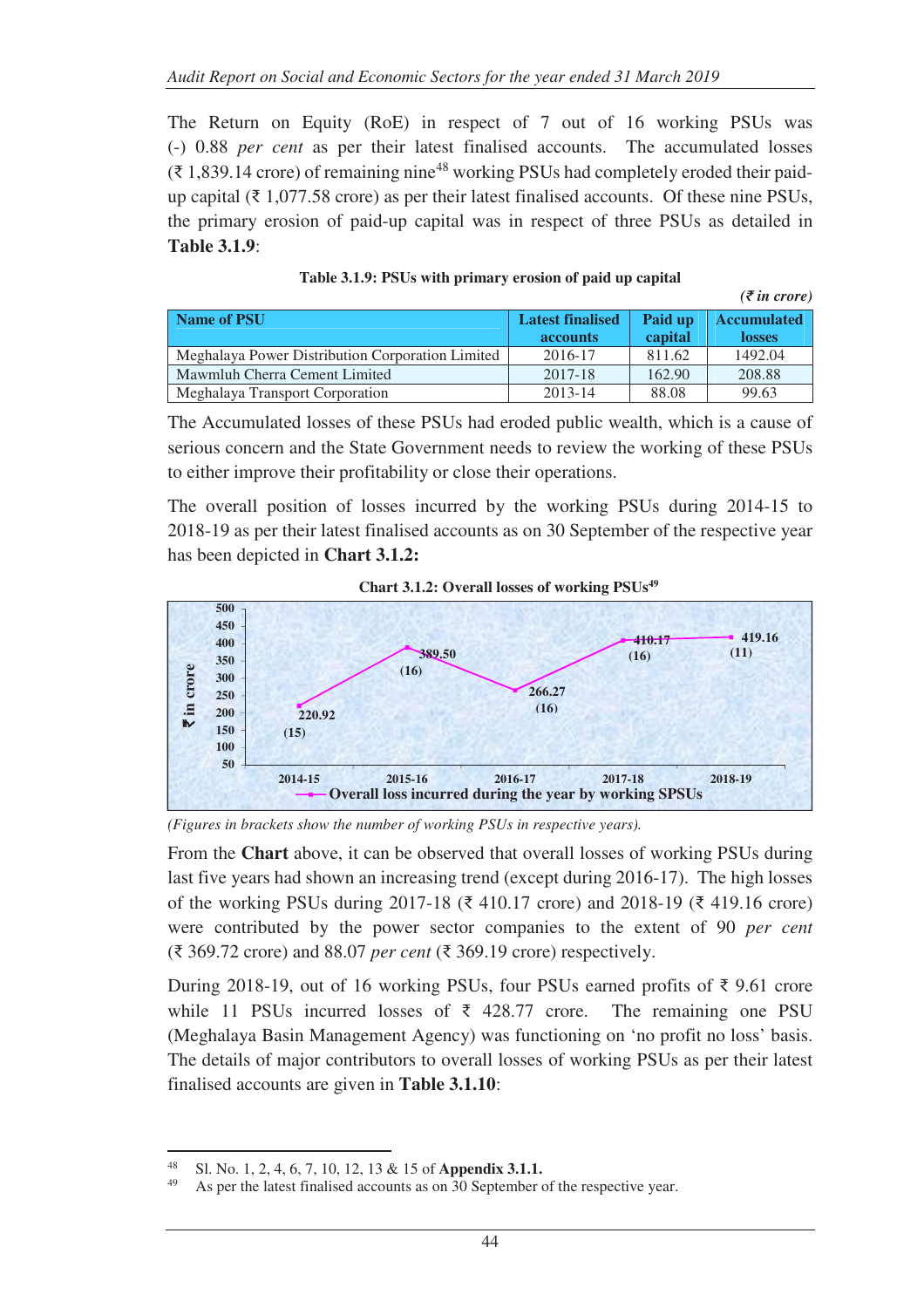|                                                  |                         | $(\bar{\mathbf{\xi}}$ in crore) |
|--------------------------------------------------|-------------------------|---------------------------------|
| <b>Name of PSU</b>                               | <b>Latest finalised</b> | Profit $(+)/$ loss              |
|                                                  | <b>accounts</b>         |                                 |
| Meghalaya Power Distribution Corporation Limited | 2016-17                 | $(-)$ 343.21                    |
| Mawmluh Cherra Cements Limited                   | 2017-18                 | $(-)$ 39.08                     |
| Meghalaya Power Generation Corporation Limited   | 2016-17                 | $(-)$ 19.88                     |
| Meghalaya Energy Corporation Limited             | 2016-17                 | $(-)$ 14.25                     |
| Meghalaya Power Transmission Corporation Limited | 2016-17                 | $(+) 8.15$                      |

#### **Table 3.1.10: Major contributors to profits and losses of working PSUs**

#### **3.1.9 Return on Investment on the basis of Present Value of Investment**

The Rate of Real Return (RORR) measures the profitability and efficiency with which equity and similar non-interest bearing capital have been employed, after adjusting them for their time value. To determine the RORR on Government Investment in the State PSUs, the investment of State Government in the form of equity, interest free loans and grants/ subsidies given by the State Government for operational and management expenses less the disinvestments (if any), has been considered and indexed to their Present Value (PV) and summated. The RORR is then calculated by dividing the 'profit after tax' (PAT) of PSUs by the sum of the PV of Government investment.

During 2018-19, as per their latest finalised accounts out of 15 working  $PSUs<sup>50</sup>$  where State Government had made direct investment, 10 PSUs<sup>51</sup> incurred loss and only four PSUs<sup>52</sup> earned profit. On the basis of return on historical value, the State Government investment had eroded by 12.62 *per cent* during 2018-19. As per the RORR where the PV of investment is considered, the State Government investment eroded by 8.70 p*er cent* as shown in **Appendix-3.1.2***.* This difference in percentage of investment erosion was on account of adjustment made in the investment amount for time value of money.

#### **3.1.10 Impact of Audit Comments on Annual Accounts of PSUs**

During October 2018 to September 2019, 10 working companies had forwarded 15 audited accounts to the Accountant General (Audit), Meghalaya (AG). Of these, nine accounts of six Companies were selected for supplementary audit while six accounts of four Companies<sup>53</sup> were issued 'non-review certificates'. The audit reports of statutory auditors appointed by CAG and the supplementary audit of CAG indicate that the quality of maintenance of accounts needed to be improved substantially. The details of aggregate money value of the comments of statutory auditors and CAG are given in **Table 3.1.11**:

 $\overline{a}$ <sup>50</sup> Including one PSU (serial no. 14 of **Appendix 3.1.1***)* functioning on '*no profit no loss'* basis.

<sup>51</sup> Sl. Nos. 3, 4, 6, 7, 8, 9, 10, 12, 13 and 15 of **Appendix 3.1.1**.

<sup>52</sup> Sl. Nos 1, 5 11 and 16 of **Appendix 3.1.1**.

<sup>53</sup> Meghalaya Infrastructure Development and Finance Corporation Limited, Meghalaya Tourism Development Corporation Limited, Meghalaya Handloom & Handicrafts Development Corporation Limited and Meghalaya Basin Management Agency.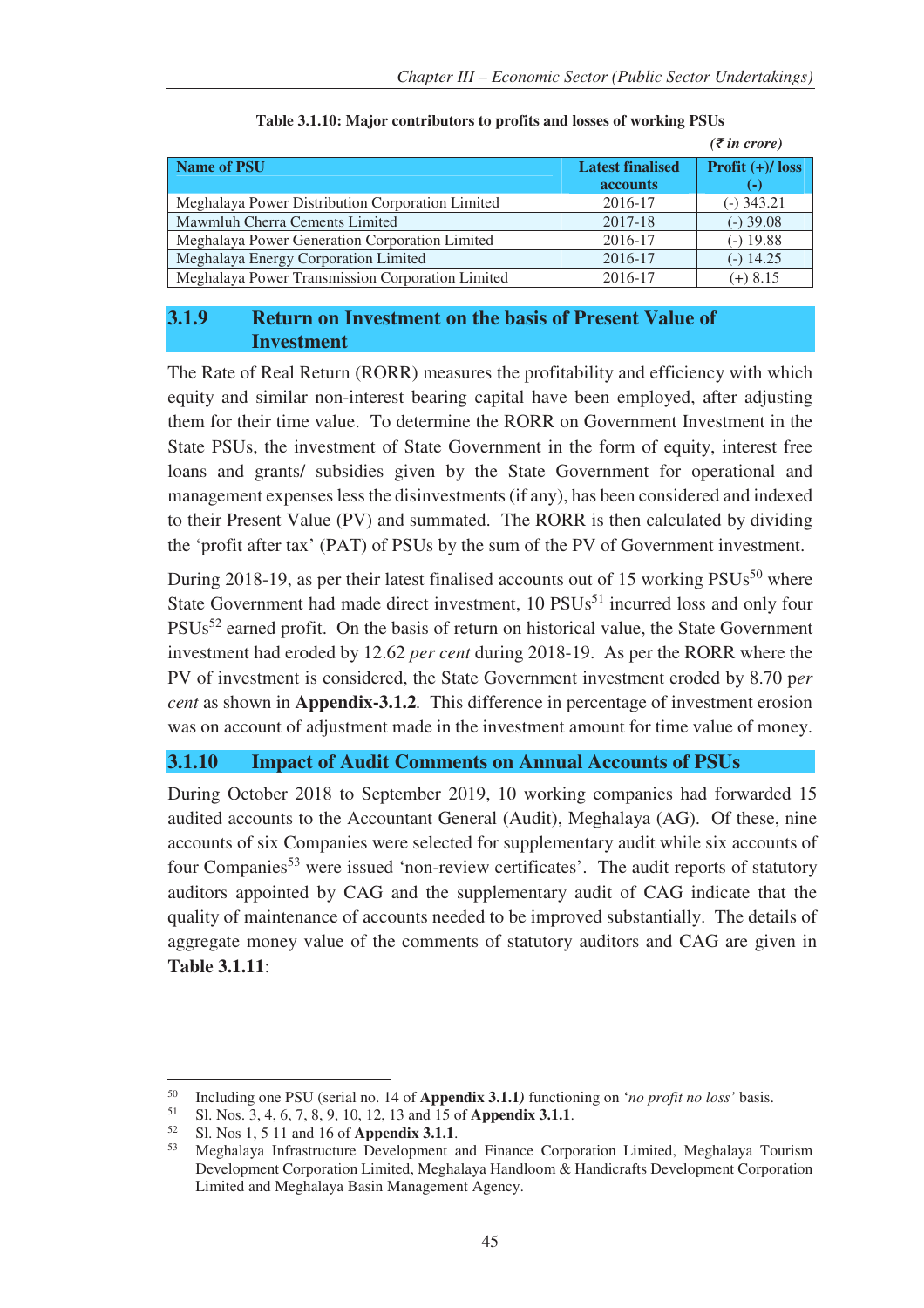|                                        |                           |               |                    |               |                    | $(\bar{\zeta}$ in crore) |
|----------------------------------------|---------------------------|---------------|--------------------|---------------|--------------------|--------------------------|
|                                        | 2016-17                   |               | 2017-18            |               | 2018-19            |                          |
| <b>Particulars</b>                     | No. of<br><b>accounts</b> | <b>Amount</b> | No. of<br>accounts | <b>Amount</b> | No. of<br>accounts | <b>Amount</b>            |
| Decrease in profit                     |                           | 1.48          |                    | 0.13          |                    | 4.47                     |
| Increase in loss                       |                           | 1.00          |                    | 61.31         |                    | 42.06                    |
| of<br>Non-disclosure<br>material facts |                           | 4,736.04      | 12                 | 332.52        | 13                 | 402.99                   |
| Errors of classification               |                           | 164.51        |                    | 570.28        |                    | 593.60                   |

**Table 3.1.11: Impact of audit comments on working Companies** 

*Source: As per latest finalised annual accounts of PSUs.* 

During the year, the statutory auditors had given qualified certificates for all 15 accounts of 10 companies. In addition, CAG had also issued qualified certificates on nine accounts of six companies selected for supplementary audit. No adverse certificates or disclaimers were issued by the CAG or statutory auditors on any of the accounts during the year. The compliance of companies with the Accounting Standards (AS) remained inadequate as there were 47 instances (16 instances by CAG and 31 instances by statutory auditors) of non-compliance with AS relating to eight accounts of seven companies.

Similarly, during the year 2018-19, one working Statutory Corporation (Meghalaya State Warehousing Corporation) forwarded one year accounts for supplementary audit to PAG which was completed. The statutory auditors and the CAG had given qualified certificates on the accounts of the Corporation.

Gist of some of the important comments of the statutory auditors and CAG in respect of accounts of the PSUs are as under:

#### *3.1.10.1 Meghalaya Industrial Development Corporation Limited (2016-17)*

## **Government Scheme Funding not routed through Accounts**

The Company did not account the funds ( $\bar{\xi}$  48.20 crore) received for execution of projects under 'Assistance to States for Development of Export Infrastructure and Allied Activities (ASIDE)' Scheme in the books of accounts. This led to understatement of 'current liabilities' and 'cash and bank balances' to that extent.

## **Treating the interest earned on unspent Scheme fund as own income**

The Company booked the interest income ( $\bar{\xi}$  3.77 crore) earned against investment of unspent funding received from State and Central Governments for implementing various Schemes, as its 'own income' instead to adding the said income to the respective Scheme Fund. This resulted in overstatement of 'Interest Income' and understatement of 'loss for the year' to the same extent.

## *3.1.10.2 Mawmluh Cherra Cements Limited (2017-18)*

#### **Wrong classification of interest payable on Government Loans**

The Company had wrongly classified the interest accrued ( $\bar{\tau}$  22.45 crore) against State Government Loans under 'Non-Current liabilities' instead of 'Other Current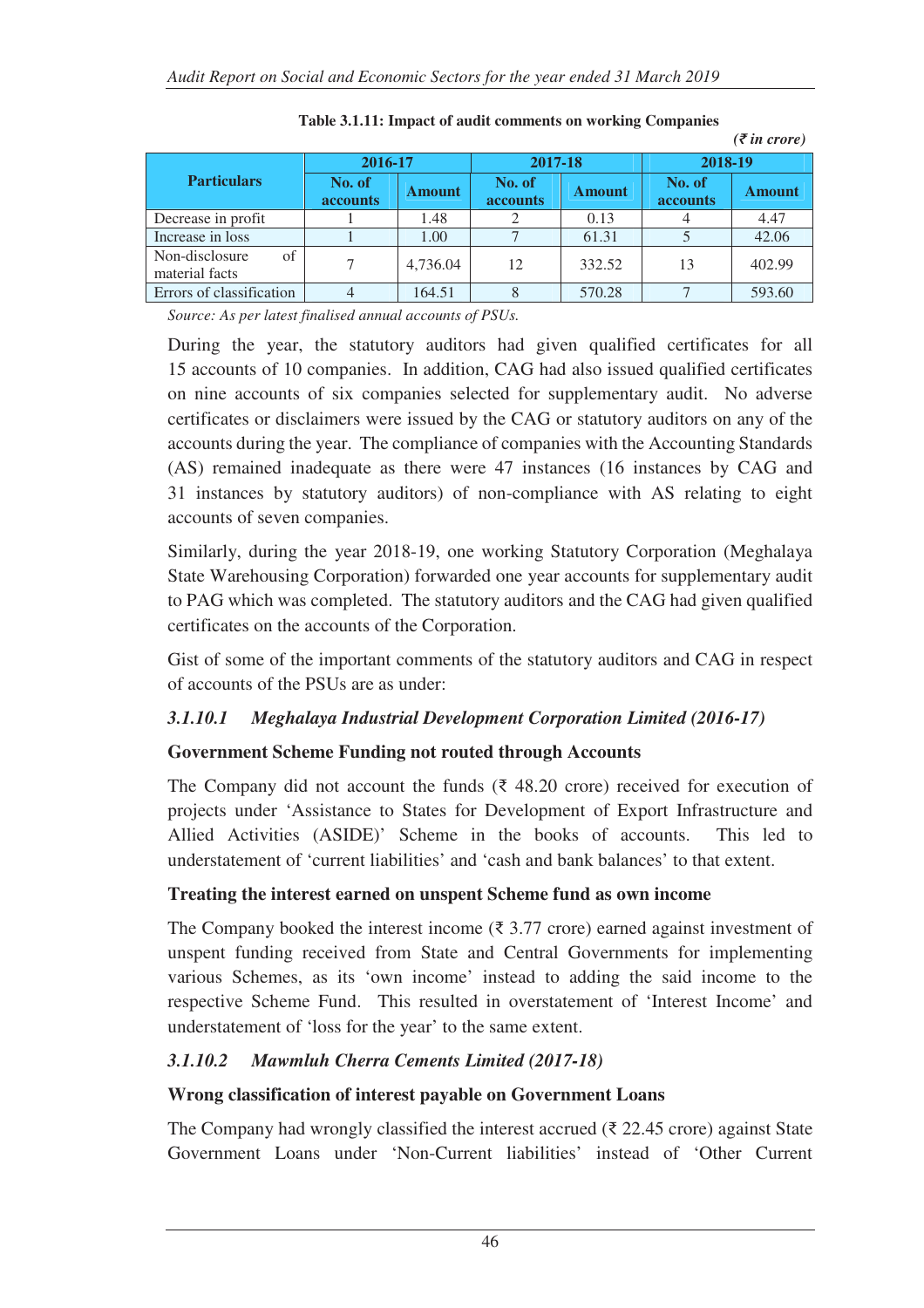Liabilities' contrary to the provisions of the Companies Act, 2013 (General Instructions, Part-I of Schedule).

## *3.1.10.3 Meghalaya Energy Corporation Limited (Consolidated Financial Statements) (2016-17)*

#### **Short provisioning against unpaid dues of consumers**

The Company had kept provisions of 3 *per cent* ( $\bar{\zeta}$  0.99 crore) against the dues (₹ 32.84 crore) receivable from 4,561 consumers whose power supply was disconnected for more than 2 years (February 2002 to March 2015). Since the unpaid dues of these consumers were doubtful of recovery, Company should have provided for the entire outstanding dues. Short provisioning against doubtful debts resulted in overstatement of 'current assets-trade receivables' and understatement of 'loss for the year' by ₹ 31.85 crore each.

## *3.1.10.4 Meghalaya Power Transmission Corporation Limited (2016-17)*

## **Double booking of capital assets**

The Company purchased capital assets valuing ₹ 8.27 crore (Battery bank & battery charge: ₹ 2.97 crore and lines & cables head: ₹ 5.30 crore) for capital works under 'System Development Division' and booked the same under CWIP. While making partial payments ( $\bar{\tau}$  6.39 crore) against the above purchases, the Company (System Protection Umiam PSDF division), had erroneously accounted the capital assets purchased under CWIP for  $\bar{\tau}$  6.39 crore. This double booking to CWIP, resulted in overstatement of assets (CWIP) and liabilities (dues payable to vendors for purchase of capital goods) by ₹ 6.39 crore each.

#### **Reasons for writing off the receivables (wheeling charges) not disclosed**

The Company has written off wheeling charges  $(\xi$  17.02 crore) receivable from Meghalaya Power Distribution Corporation Limited (a sister concern) without adequate disclosure on the reasons/ justification for the same under 'notes on accounts'.

## *3.1.10.5 Meghalaya Power Distribution Corporation Limited (2016-17)*

## **Short provisioning against Trade Receivables**

The Company kept a provision of 3 *per cent* ( $\bar{\xi}$  10.90 crore) against 'unsecured receivables' as on 30 September 2016 (₹ 363.43 crore) instead of the closing balance of 'unsecured receivables' as on 31 March 2017 (₹ 554.33 crore). As per Conservative Principles of Accounting, the Company should have provided for doubtful debts against the closing balance of 'debtors' (unsecured receivables) outstanding at the close of the year (31 March 2017).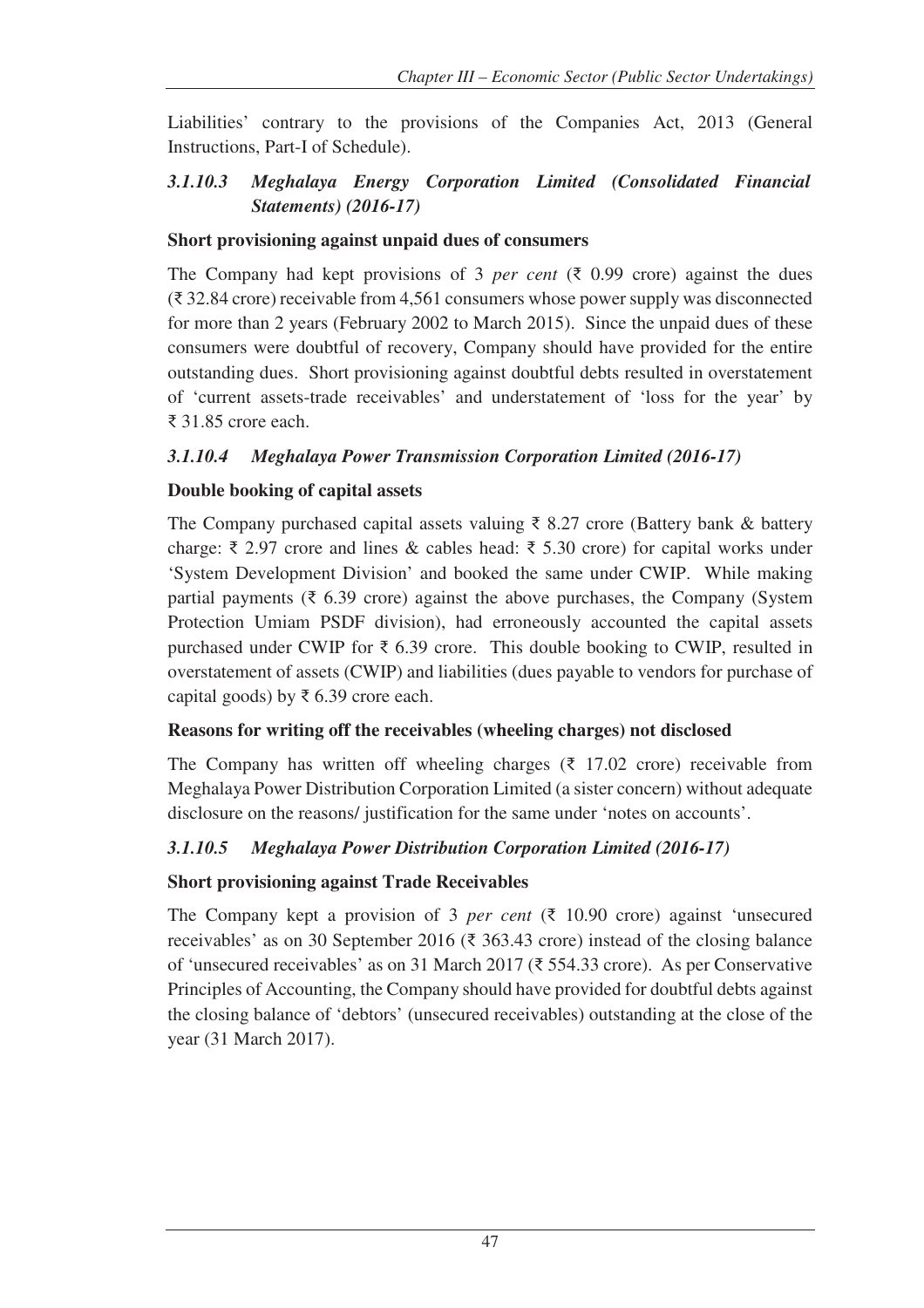# **COMPLIANCE AUDIT PARAGRAPHS**

## **COMMERCE & INDUSTRIES DEPARTMENT**

# **MAWMLUH CHERRA CEMENTS LIMITED**

# **3.2 Unproductive modernisation of Cement Plant**

**The Company's project for modernisation of its cement plant suffered due to faulty Techno Economic Feasibility Report prepared by the Consultant and inefficient planning and project execution. The project was completed with a cost overrun of ₹ 81 crore and time overrun of nine years. Despite major capital investment, the Company could achieve only 22** *per cent* **capacity utilisation against projected capacity utilisation of 60 to 75** *per cent.*

Mawmluh Cherra Cements Limited (Company) was incorporated in the year 1955 and started production (November 1966) of Ordinary Portland Cement (OPC) using wet process technology. The Government of Meghalaya (GoM) had invested an amount of ₹ 162.79 crore in the Company, which was 99.93 *per cent* of the total paid up share capital (₹ 162.90 crore) as on 31 March 2019. The Company decided (October 2004) to augment its existing wet process production capacity<sup>54</sup> by adding a new 600 Tonnes Per Day (TPD) dry process plant (annual capacity: 1,80,000 MT). The Company planned the Project based on the Techno Economic Feasibility Report (TEFR) prepared (August 2004) by M/s Holtec Consulting Private Limited<sup>55</sup>. The Company targeted completion of the modernisation project by October 2007 at an estimated cost of ₹ 62 crore. The Company, however, could commission the plant after nine years (September 2016) of the scheduled date (October 2007) at a revised cost of ₹ 143 crore<sup>56</sup>, entailing a cost overrun of ₹ 81 crore (131 *per cent*). The GoM financed the project significantly by providing (December 2007 to March 2016) a total funding of ₹ 158.06 crore<sup>57</sup> (equity: ₹ 91 crore and loan: ₹ 67.06 crore).

The Company had been a profit earning entity for 18 consecutive years from 1989-90 to 2006-07 and had accumulated profits of  $\bar{\tau}$  9.52 crore at the close of the accounting year 2006-07. The Company turned into a loss making entity from 2007-08 onwards and as per the latest accounts finalised (2018-19), the Company had a negative net worth due to complete erosion of shareholders' equity ( $\bar{\tau}$  162.90 crore) by the accumulated losses (₹ 234.79 crore).

The Company's average<sup>58</sup> cement production per year prior to taking up the modernisation project was 99,084 MT. The Techno Economic Feasibility Report

 $\overline{a}$ 

<sup>54</sup> Existing capacity: 930 MT per day (TPD) comprising two kilns (340 TPDx2) and one kiln (250 TPD).

 $55$  A consultancy firm selected by the Company on nomination basis.<br> $56$  This represents the total project cost as capitalised by the Company

<sup>56</sup> This represents the total project cost as capitalised by the Company in its Accounts and includes the direct costs towards civil works (₹ 19.01 crore), plant & machineries (₹ 39.40 crore), electrical works (₹ 12.10 crore) as well as indirect proportionate costs towards interest on loans, Consultant fees, *etc.*

<sup>57</sup> ₹ 138.06 crore for the project and ₹ 20 crore for working capital.

Average production for  $5$  years from 2002-03 to 2006-07.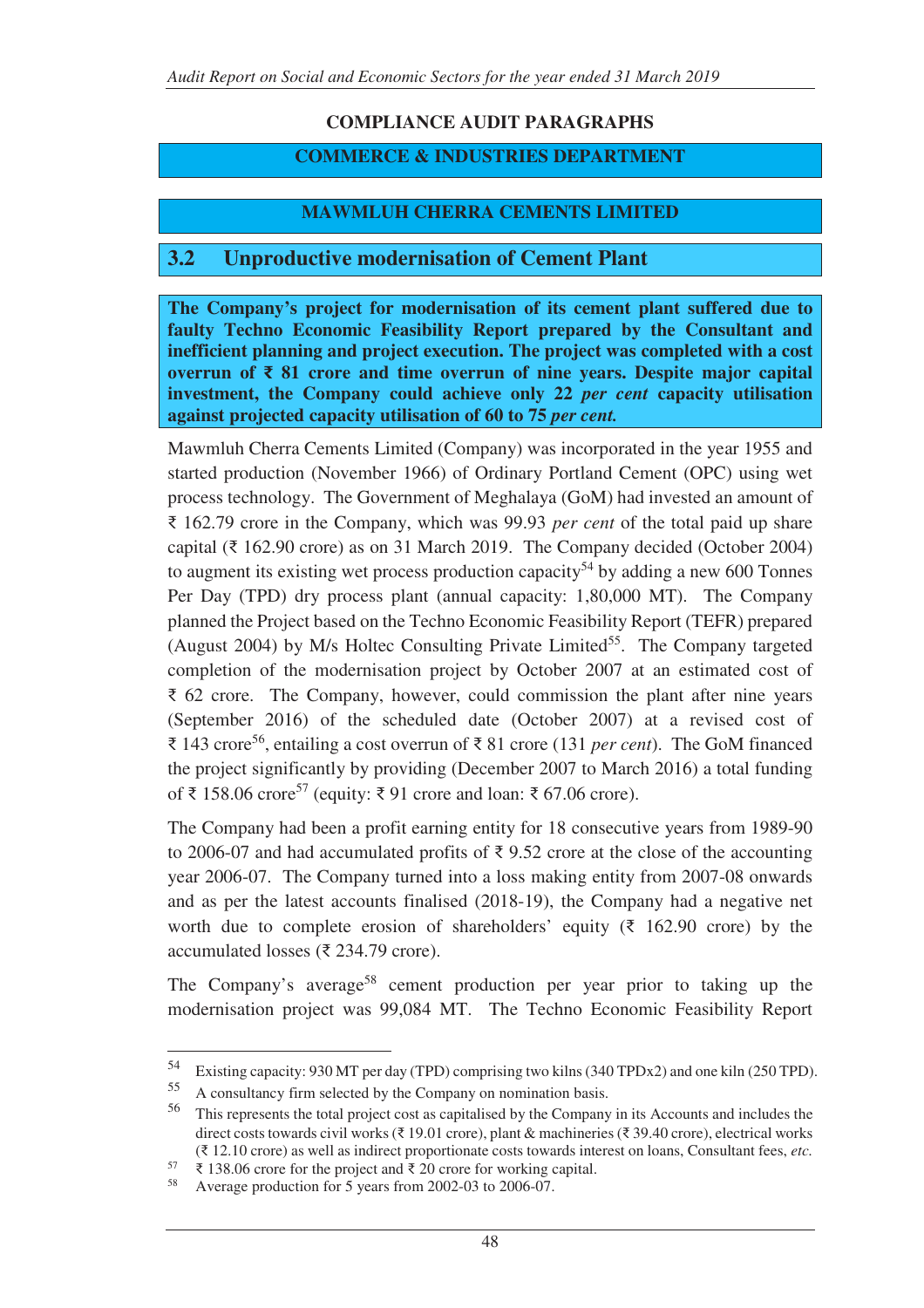projected a capacity utilisation of 60 to 75 *per cent* with estimated production of 3,07,800 MT<sup>59</sup> of cement (final product) from the new plant during first three years of its commissioning (September 2016 to March 2019). As against this, the plant could achieve average capacity utilisation of 22 *per cent* only with total actual production of 98,638 MT of cement (shortfall in production: 2,09,162 MT). The sale value of cement during the said period was 97,085 MT (98.43 *per cent* of production) which was sold mostly to private parties through its authorised distributors.

On the execution of the project, the Compliance Audit done in October/ November 2019 revealed the following:

## **3.2.1 Time and cost overrun of the project**

The Company entered into four major contracts<sup>60</sup> with four different Contractors for the modernisation project. The major reasons for delay of nine years in completion of project have been discussed in the following paragraphs:

#### *Performance of the Consultant*

## *3.2.1.1 Deficient Project Report*

The Company who had previously engaged M/s Holtec Consulting Pvt. Ltd (Consultant) for preparation of the Techno Economic Feasibility Report (TEFR) for the project, again engaged (December 2004) them as the Consultant for implementation of the project. The scope of their work included basic engineering, procurement services, evaluation of the soil investigation and topographic survey results, preparation of drawings for civil works and project supervision, *etc.* Based on the TEFR, the Company planned execution of the project with installation of new as well as re-use of existing equipment/ machineries after necessary modifications/ upgradation. Audit observed that the TEFR failed to properly assess the life and suitability of the existing machineries/ equipment for re-use in the new plant, and the Company had to provide for new equipment/ machineries in place of existing equipment/ machineries initially planned for re-use in the project. This led to major revision in the project cost from ₹ 62.00 crore to ₹ 84.94 crore (37 *per cent* increase) at tendering stage itself leading to a liquidity crisis for the Company.

The Company and the Government replied (January 2020) that the Consultant had envisaged reduction in the Project Cost by utilising some of the portions of existing machinery after necessary modifications. However, this had to be shelved considering the age and the outdated technology of the old machineries/ equipment.

 $\overline{a}$ <sup>59</sup> Projected production for 2016-17 (60 *per cent*) (6 months): 54,000 MT; 2017-18 (66 *per cent*): 1,18,800 and 2018-19 (75 *per cent*): 1,35,000 MT.

<sup>60</sup> Separate contracts for Technical consultancy (M/s Holtec Consulting Pvt. Limited); Civil works (M/s Tuscon Engineer); Supply/installation of plant & machinery (M/s Promac Engineer Industries Ltd) and Electrical, Control & Automation work (M/s Larson & Toubro Ltd).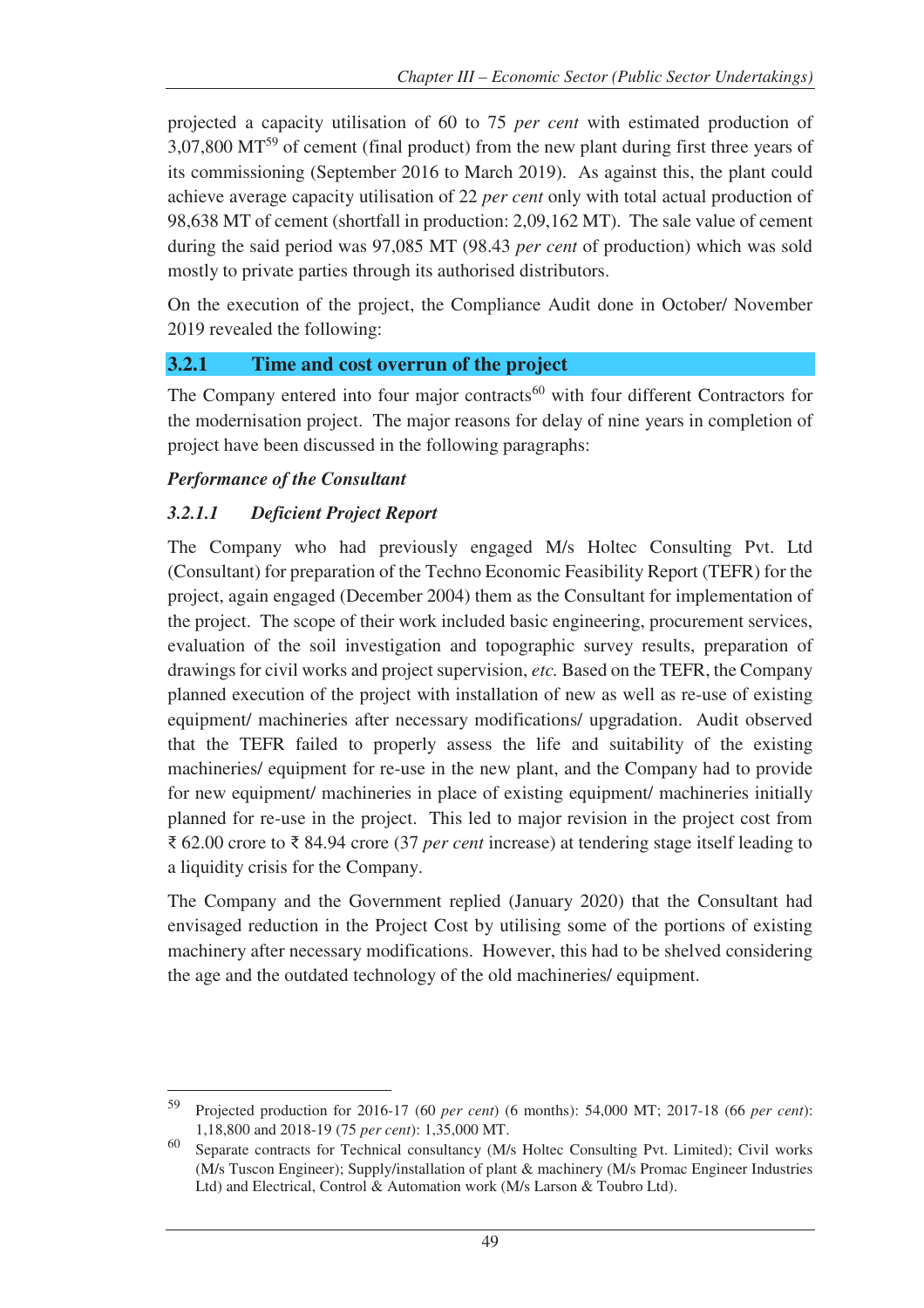The replies of the Government/ Company only corroborate the fact that the TEFR was faulty having not assessed the potential utility of the existing old and outdated technology of the equipment.

Further, a specialist firm<sup>61</sup> had conducted (June 2006) the geo-technical investigation work under the technical supervision of the Consultant. As per the agreement, the Consultant was required to supervise and evaluate the results of investigation work conducted by such firm. While executing civil works (September 2006), the Civil Contractor encountered presence of unanticipated rocks and old structures at the foundation area, which necessitated revision of faulty civil drawings prepared by the Consultant. The Consultant submitted revised civil drawings in phases up to June 2009. The deficient supervision of the Consultant and delayed submission of revised civil drawings had hampered the pace of civil works, which had cascading effect on execution of mechanical and electrical works, and delayed the overall project completion.

## *3.2.1.2 Ineffective supervisory performance*

As per the contract terms, the Consultant was required to depute Engineers/ Supervisors to oversee the execution of project work to ensure quality work within the scheduled time. The Consultant, however, had not deputed any Engineer/ Supervisor at the project site for about one year since March 2008. This had adversely impacted the quality and timeliness of on-going civil works as per schedule.

## *3.2.1.3 Faulty defect liability clause*

As per the terms of the Consultancy Contract (*clause 1.8)*, the defect liability of the Consultant was limited only to the rectification of errors/ omissions in the drawings/ specifications. Thus, the Consultant was not liable to compensate the Company against any losses, caused due to defects in the services provided by them. Consequently, the Company could not take any action against the Consultant despite serious deficiencies in their performance as discussed above*.* The Consultant was paid total fees of ₹ 3.30 crore<sup>62</sup> till March 2015 against the contract cost of ₹ 0.72 crore *plus* per diem fees, travelling expenses and testing/ analysis costs.

## *3.2.1.4 Funding issues*

 $\overline{a}$ 

Based on the assurance of GoM to provide  $\bar{\xi}$  15.00 crore<sup>63</sup> towards project funding, Company executed (May 2008) contracts for civil works and installation of plant & machineries and also enhanced the Bank term loan from ₹ 37.38 crore to ₹ 50.96 crore to finance the revised project cost. The GoM, however, released (December 2007/ September 2008) the first and second instalments (₹ 5.00 crore and ₹ 10.00 crore) after delay of eight and six months from the committed dates respectively. Due to delay in

<sup>61</sup> M/s Driltech Consultant Private Limited (DCPL), a firm of specialists engaged for the purpose.

<sup>62</sup> ₹ 2.78 crore (Reports & Project Consultancy) *plus* ₹ 0.52 crore (Travelling expenses), which included unpaid bills ( $\bar{\tau}$  0.12 crore) of the Consultant.

<sup>63</sup> GoM had assured to provide ₹ 15.00 crore in two instalments of ₹ 7.50 crore each during 2006-07 and 2007-08.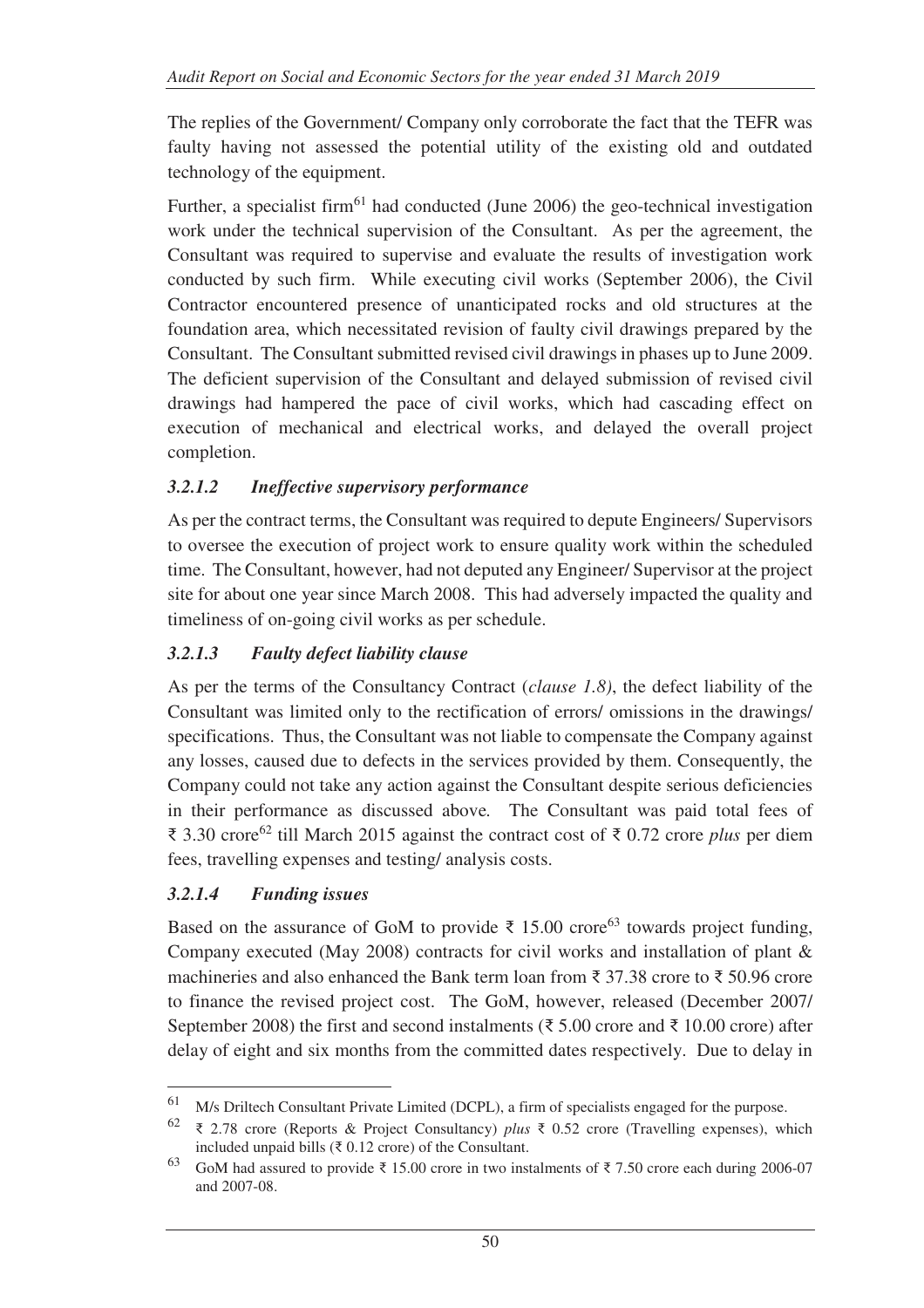receipt of funds, the Company could not contribute the proportionate margin money<sup>64</sup> towards project cost to avail the term loan from the Bank. Resultantly, the Company was unable to honour its obligations towards payment to the Consultant as per the agreed payment schedule. As observed from the correspondence between the Consultant and the Company, the Consultant had delayed submission of revised civil drawings mainly due to delay in release of their payment, which adversely impacted the progress of work.

## *3.2.1.5 Cascading effects of delay in civil works*

The Company could complete (August 2015) the civil works after a delay of more than eight years of scheduled date (April 2007). Further, due to delay in civil works, the Company issued (July 2011) the work orders for electrical and instrumentation works after more than three years of the targeted date (2007) with scheduled completion by May 2012. As a result, the electrical works could be completed (August 2015) after more than three years of the scheduled date (May 2012) with a cost overrun of ₹ 2.37 crore over the original contract value (₹ 9.73 crore).

#### **3.2.2 Sub-optimal utilisation of capacity**

As mentioned above, the plant achieved average capacity utilisation of 22 *per cent*  during first three years of its operations (up to 2018-19) as against the projected capacity utilisation of 60, 66 and 75 *per cent* for three years respectively. The plant suffered a shortfall in production of 2,09,162 MT of cement. The reasons for poor performance of plant as seen in audit are discussed below:

#### *3.2.2.1 Machine Hour Utilisation - Frequent breakdown*

Audit examined the utilisation of machine hours during first three years of plant operations (October 2016 to March 2019) and noticed as under:

#### *3.2.2.2 Excessive Machine stoppages*

The production process had four production machineries (namely, limestone crusher, vertical roller mill, kiln and cement mill). During first three years of operations, the production machineries had excessive stoppage hours ranging between 43 *per cent*  (cement mill) and 90 *per cent* (limestone crusher) of the available machine hours. Thus, during this period, the actual machine hour utilised in four production machineries ranged from 57 *per cent* (cement mill) to 10 *per cent* (limestone crusher) only.

The Company, however, had not recorded the reasons for 58 to 79 *per cent* of machine stoppages, due to which factors responsible for high production stoppage could not be identified. Hence, Audit could not comment whether excessive machine stoppages were on account of mechanical, electrical or instrumentation faults, general maintenance issues, power failure or any other operational reasons.

<sup>64</sup> As per Terms and conditions for sanction of Term Loan, the Company should bring in proportionate margin money as envisaged in the means of financing of the project.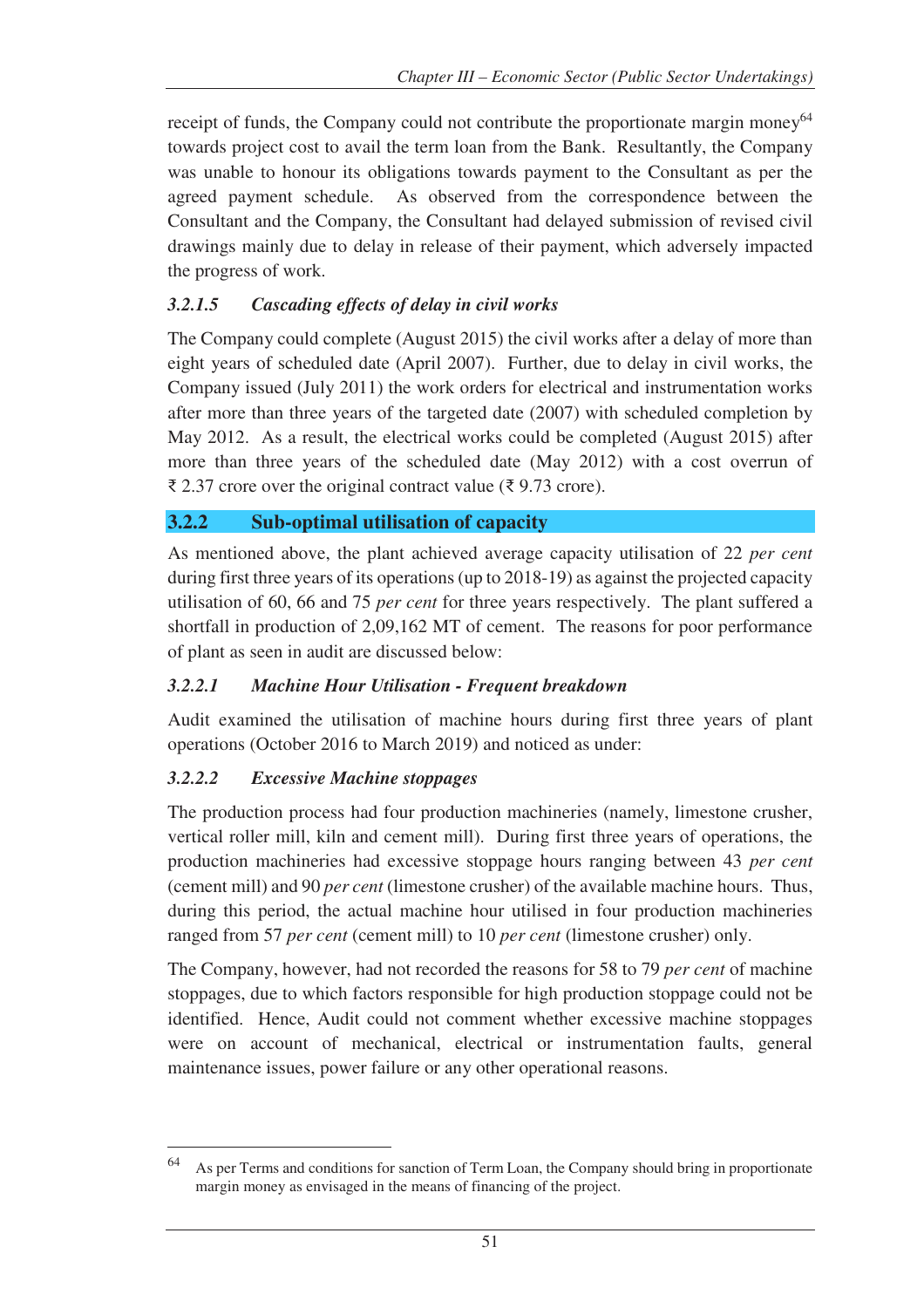The Company/ GoM stated (January 2020) that the reasons for frequent breakdowns of the equipment of the new Dry Process Plant are examined in detail and steps to rectify them are taken whenever such incidents occur. These experiences are taken as learning tools to prevent further occurrences in those affected areas.

The reply is not tenable as a new plant would not be facing such frequent breakdowns since its commissioning in September 2016 and the Company is yet to come up with a comprehensive plan to solve the problem.

# *3.2.2.3 Idling of machineries/ equipment*

As per the supply agreement entered into (February 2006) between the Supplier and the Company, supply of machineries/ equipment was to be completed between June 2006 and June 2007. Although completion of civil works was pending, the Company had not asked the Supplier to re-schedule the delivery of the machineries by linking the supplies with the progress of civil works. In absence of the civil structure, major components of the plant and machineries (cost:  $\bar{\tau}$  28.91 crore) supplied during 2006 to 2009 remained idle at project site for approximately 36 months. By the time commercial production under the new plant started (October 2016), nine years of the useful operational life of these machineries had lapsed. Further, due to poor storage and upkeep of these equipment, most of these machineries/equipment were found in a bad condition and the Company had to get them repaired to make them commission worthy. As a result, machineries faced frequent breakdowns and actual machine hour utilisation during the period remained significantly low between 10 and 57 *per cent.* 

# *3.2.2.4 Absence of skilled staff*

The Company embarked upon this major modernisation project without assessing their existing human resources capacity and planning for revised staff requirements. As a result, the Company faced shortage of experienced and skilled technical staff in the factory to operate the new modernised plant. The Board of Directors of the Company had also recorded (May 2018) the inexperience of staff deployed in the production process as one of the major factor for long stoppages of new plant.

The Company, however, had neither hired the desired technical staff nor conducted any training for developing the skills of the existing staff to operate the new plant. As per the contract terms, the Supplier of mechanical equipment of modernised plant was under obligation to arrange for necessary training of the operational staff to operate the plant. The Company failed to enforce the clause on the Supplier for arranging training of its technical staff.

The Company/ Government stated (January 2020) that the disrupted operations had been a handicap for recruiting personnel in the senior managerial category and that a proposal had been sent (December 2018) to the Government for sanction of funds so that the Company could bring a team of experts to assist in operating the plant. Till such time, the plant management is confident of operating on its own.

The reply is not tenable as failure on part of the Company to arrange proper technical training to its operational staff for more than three years of commissioning (September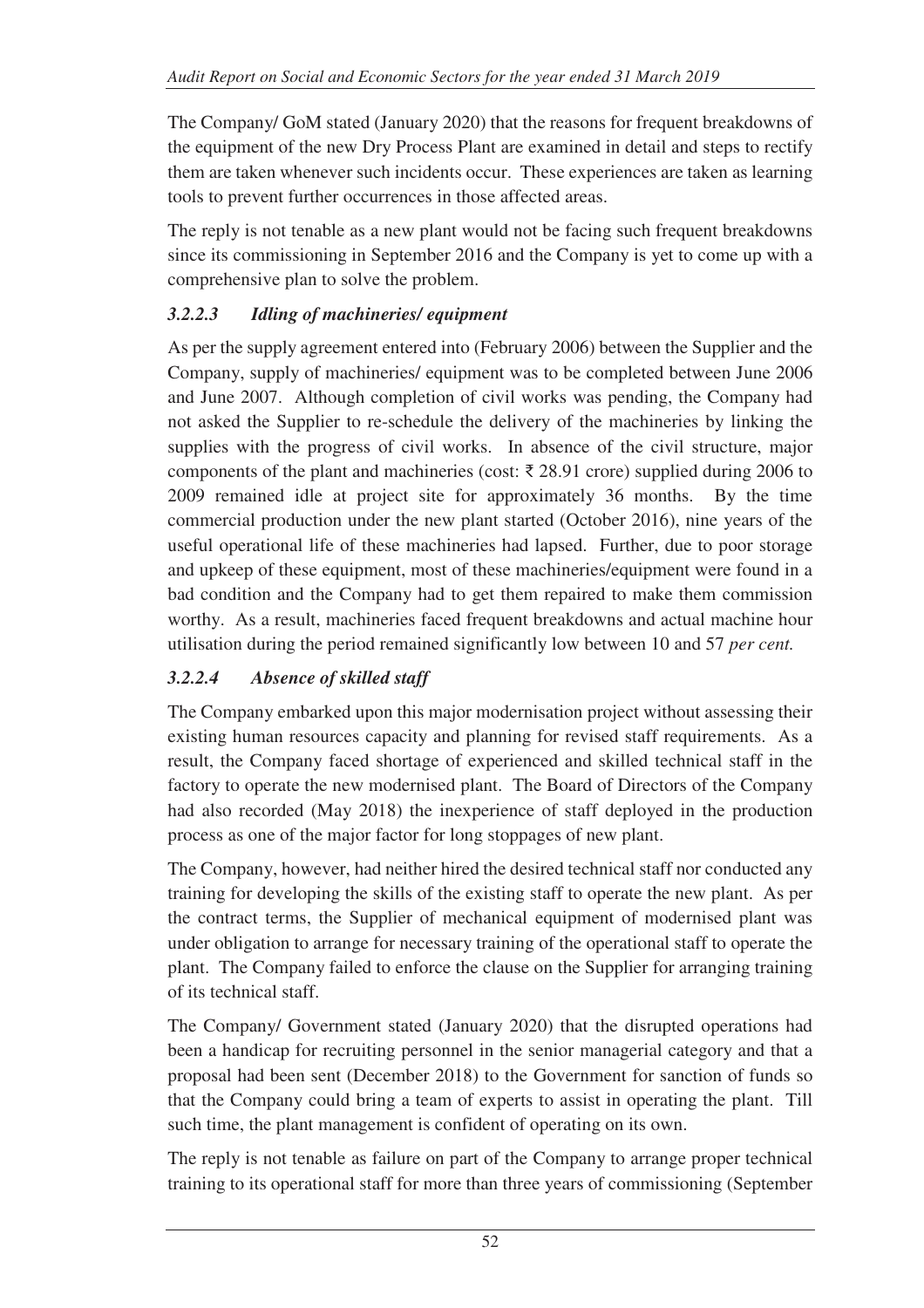2016) of the modernised plant was one of the major factors responsible for dismal performance of the plant.

## **3.2.3 Conclusion**

The Company's decision to augment its existing cement production capacity suffered due to inefficient planning and execution of the project. The Project Consultant prepared a faulty Techno Economic Feasibility Report and was also ineffective in supervising the project. The project initially planned at a cost of  $\bar{\tau}$  62 crore was completed at a cost of ₹ 143 crore with a cost overrun of ₹ 81 crore (131 *per cent*) and time overrun of nine years. Despite this major capital investment, the Company could achieve only a 22 *per cent* capacity utilisation (actual production: 98,638 MT of cement) of the plant during first three years of its operations, as against a projected capacity utilisation of 60 to 75 *per cent* with estimated production of 3,07,800 MT of cement. The Company sold 98.43 *per cent* (97,085 MT) of the cement produced mostly to private parties through its authorised distributors. The Company's financial position did not improve and as per the latest accounts finalised (2018-19), the net worth of the Company was negative due to complete erosion of shareholders' equity ( $\bar{\tau}$  162.90 crore) by the accumulated losses ( $\overline{\xi}$  234.79 crore).

## **3.2.4 Recommendations**

*Government/ Management may consider to:* 

- *carry out an in depth analysis of the causes of excessive break-downs and low capacity utilisation and take appropriate measures to improve capacity utilisation;*
- *properly assess and address the requirement of technical and skilled manpower for efficient operations of the modernised plant; and*
- *ensure effective monitoring of production operations at the top management level by identifying problems and promptly taking corrective measures to increase sales turnover of the Company.*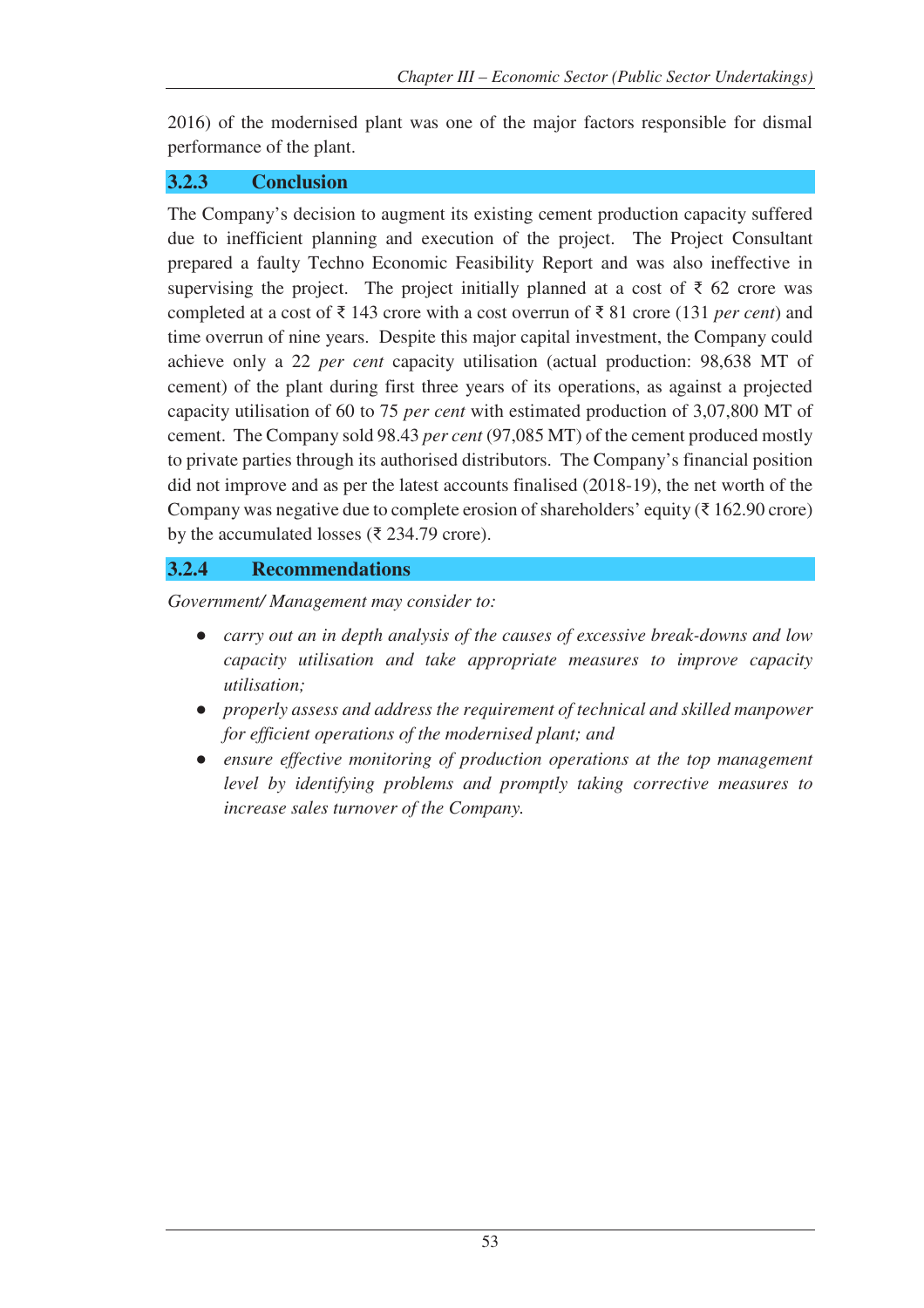#### **POWER DEPARTMENT**

#### **MEGHALAYA POWER DISTRIBUTION CORPORATION LIMITED**

#### **3.3 Unrecovered revenue dues of electricity charges**

**Failure to initiate timely action for recovery of electricity charges dues have resulted in pending recovery of ₹ 11.93 crore from disconnected consumers, for more than two years. The Company may find it difficult to recover these dues legally.** 

Meghalaya Electricity Supply Code, 2012 (MESC 2012) (Clause 6.11) authorises Meghalaya Power Distribution Corporation Limited (MePDCL) to recover the charges for electricity supplied in accordance with such tariffs as may be fixed from time to time by Meghalaya State Electricity Regulatory Commission. For this purpose, reading of meters installed at the premises of the consumers shall be taken (Clause 7.1) periodically (monthly/bi-monthly) and billing shall be done. Section 56 (1) of the Electricity Act, 2003 as well as Clause 9.2 of the MESC 2012 provides that if the consumer neglects to pay the bills within due date, the MePDCL is empowered to cut off the supply of electricity to the consumer after giving not less than 15 days' notice in writing without prejudice to the rights to recover the dues by filing suit. The Act further provides (Section 56 (2)) that the arrears of electricity charges beyond a period of two years cannot be recovered if the supply of electricity to the consumer is cut off. Therefore, it is essential to promptly disconnect the supply of defaulting consumers as per the prescribed procedure and take quick action to recover the outstanding dues once the supply of such consumers is cut off.

While providing of service connections in areas other than Shillong was being taken up by Distribution Sub-division(s), the billing and serving of disconnection notices was being taken up by the Revenue Sub-division(s). Audit noticed<sup>65</sup> that the outstanding electricity charges against  $8463$  consumers<sup>66</sup> as on February 2020 amounted to ₹ 27.60 crore (**Appendix 3.3**). Further, out of these dues, an amount of ₹ 11.93 crore was due from  $3876$  consumers<sup>67</sup> whose power supply was disconnected during the period from April 2015 to March 2018 and which as per Section 56 (2) of the Electricity Act, 2003 have become time-barred<sup>68</sup> (March 2020). Hence, the chance of recovery of the said amount is nullified as per the extant provisions of the Act. Thus, MePDCL had failed to act early as per Section 56 (1) of the Electricity Act, 2003/Clause 9.2 of the MESC 2012 from the time they first became receivable as well as towards their recovery after disconnection.

Audit observed that during April 2018 to February 2020, the number of defaulting consumers with disconnected supply had increased by 4587 defaulting consumers<sup>69</sup>

 $\overline{a}$ 

<sup>&</sup>lt;sup>65</sup> Audit was conducted from 13-17 November 2017 and 6-16 March 2018.<br><sup>66</sup> Consumers folling under Jaugi Bayanua Division (2248) and Cantral Bay

<sup>&</sup>lt;sup>66</sup> Consumers falling under Jowai Revenue Division (3248) and Central Revenue Division (5215).<br><sup>67</sup> Consumers falling under Journal Revenue Division (1442) and Central Revenue Division (2444).

<sup>&</sup>lt;sup>67</sup> Consumers falling under Jowai Revenue Division (1442) and Central Revenue Division (2434).<br><sup>68</sup> Time berred debts are those receivables from a consumer (defeulting), which are no longer legs

Time-barred debts are those receivables from a consumer (defaulting), which are no longer legally collectable due to lapse of a certain number of years as specified under the applicable statute.

<sup>69</sup> Consumers falling under Jowai Revenue Division (1806) and Central Revenue Division (2781).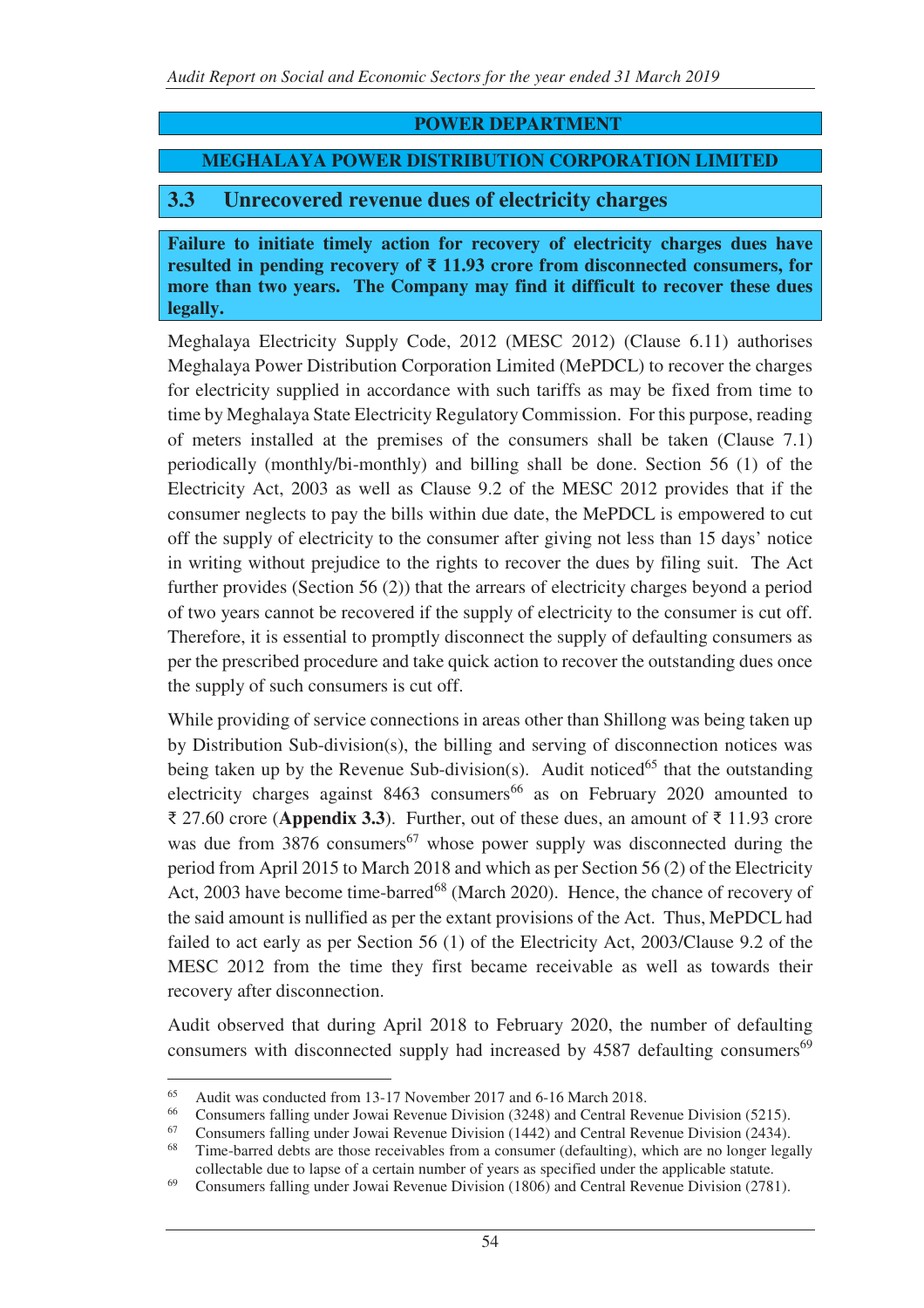with corresponding increase of ₹ 15.67 crore (131 *per cent)* in the unrecovered dues of such consumers. This trend of increase in the unrecovered dues of defaulting consumers indicated the failure of MePDCL in not disconnecting the power supply of consumers in time.

Audit observed that MePDCL has been incurring losses consistently during the last five years (2014-15 to 2018-19) ranging from ₹ 191.83 crore to ₹ 343.21 crore. As per the latest finalised accounts  $(2018-19^{70})$ , MePDCL had negative net worth due to complete erosion of shareholders' equity ( $\bar{\tau}$  846.86 crore) by the accumulated losses (₹ 1,981.78 crore). Besides, the 'trade receivables' of MePDCL during last five years ending 2018-19 had also registered a significant increase of 27 *per cent* from ₹ 465.06 crore (2014-15) to ₹ 591.36 crore (2018-19). However, despite increasing arrears of revenue (trade receivables) and poor financial condition, MePDCL had not been alert and vigilant in recovering its legitimate dues from defaulting consumers.

Thus, on account of poor monitoring, belated disconnection of supply and not initiating prompt action for recovery of outstanding dues of defaulting consumers, MePDCL's dues of ₹ 11.93 crore pending recovery from disconnected consumers for more than two years have become time-barred.

In reply, MePDCL stated (February 2020) that to speed up the process of disconnection, administrative control of Revenue had been brought under the Chief Engineer (Distribution) and special disconnection drives are being undertaken to avoid accumulation of unpaid dues. It was further stated that for recovery of outstanding dues, efforts are being made to trace defaulters to come forward for settlement of outstanding dues.

The fact remains that unless MePDCL puts in place an effective monitoring system and regularly follows-up consumers' dues at Sub-divisional level, the unpaid dues situation may not improve significantly. Further, MePDCL may face difficulties in recovering the time-barred dues of  $\bar{\tau}$  11.93 crore pending against disconnected consumers, which are no longer legally collectable as per the provisions of the Electricity Act, 2003.

The matter was reported (December 2019) to the Government; their replies had not been received.

## *Recommendations*

*To address the issue increasing dues of defaulting consumers, MePDCL needs to devise an effective system to:* 

- *monitor outstanding dues of consumers on regular basis, from the time they first become due for payment and act instantly for recovery of these dues;*
- *disconnect supply of defaulting consumers without delay as per the prescribed procedure;*

 $\overline{a}$ MePDCL finalised its accounts for 2018-19 on dated 20 January 2020.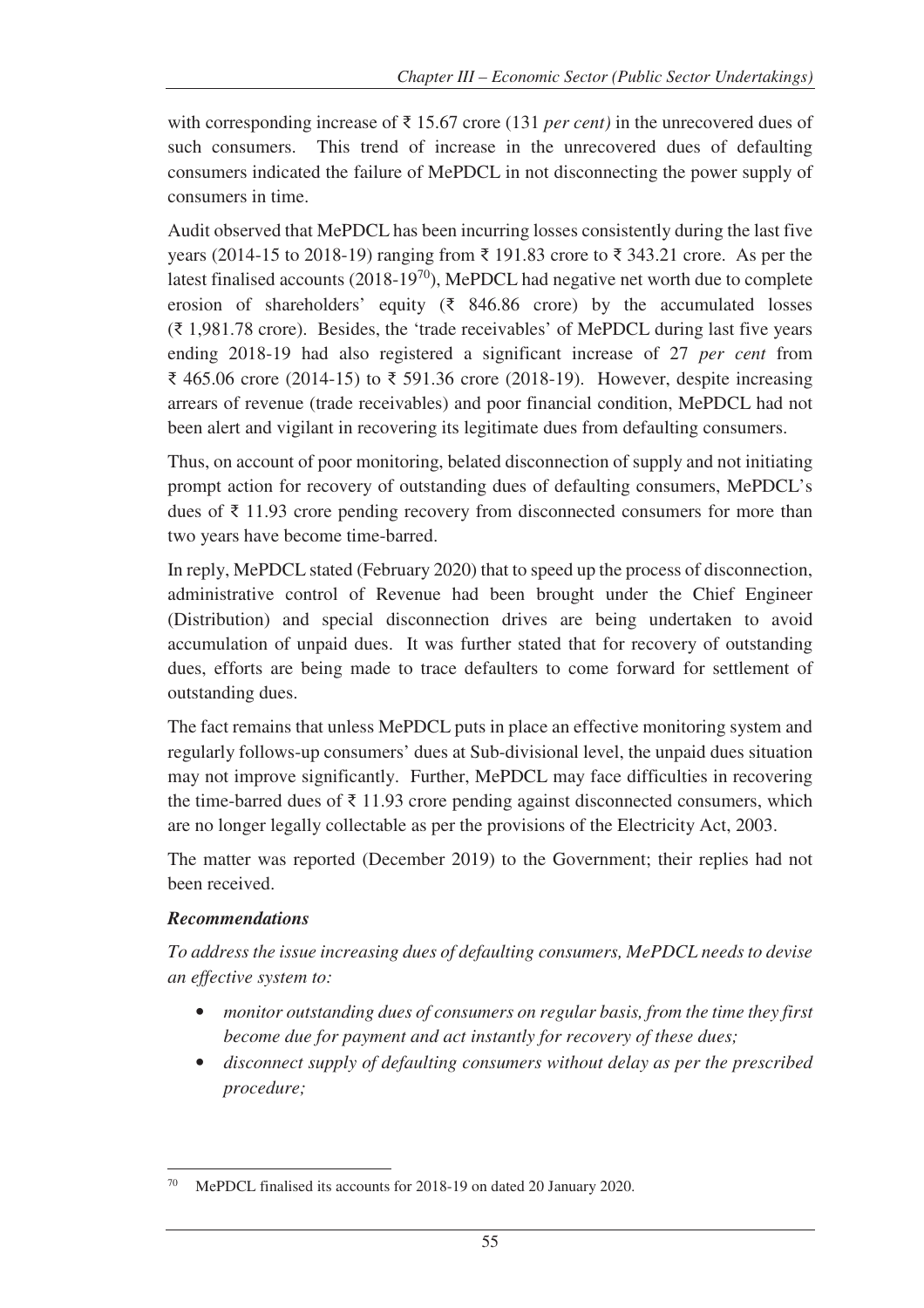- *take all possible action against defaulters, (including sending notices, tracing consumers, recovering unpaid dues from available deposits, etc.) before filing suits for recovery of dues; and*
- *file recovery suit against all defaulting consumers whose supply had been disconnected due to non-payment of electricity dues.*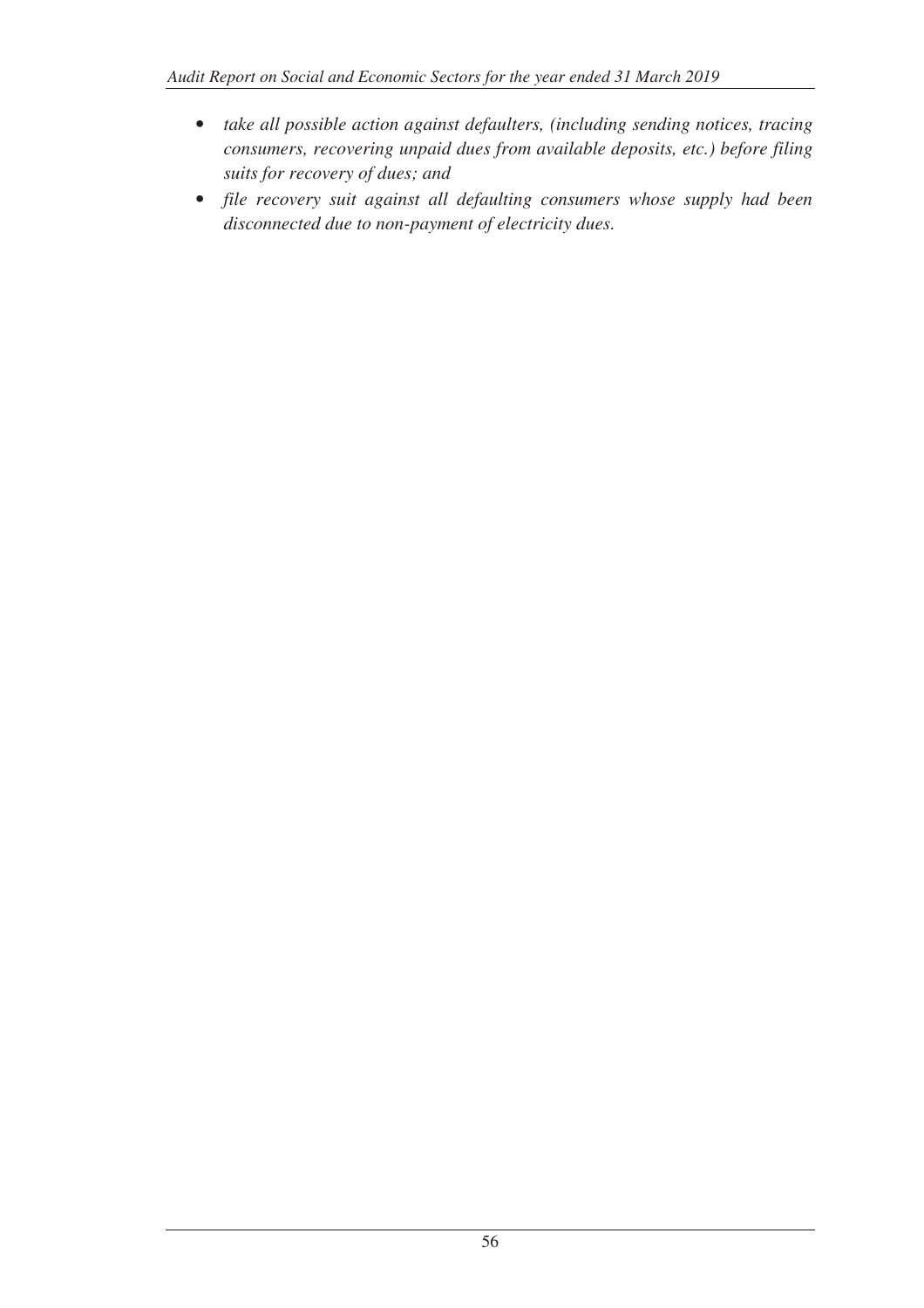## **PUBLIC WORKS DEPARTMENT**

**MEGHALAYA GOVERNMENT CONSTRUCTION CORPORATION LIMITED** 

## **3.4 Appointment of Consultants without competitive bidding process**

**Appointment of consultants for architectural services without following the tendering and competitive bidding procedure in violation of Meghalaya Financial Rules, 1981 and CVC guidelines.**

Meghalaya Government Construction Corporation Limited (MGCC) was incorporated as a Government Company for carrying out works and convenience of all kinds which include construction of buildings, roads, bridges, roadways, reservoir, embankment, water supply, *etc.* of Government departments/undertakings and any other organisation on agency/ contract/ negotiation/ competition basis. Where detailed drawings and estimates were required, architectural firms were appointed by MGCC for providing such services.

Rule 257 of the Meghalaya Financial Rules, 1981 (MFR) apart from other things states that *"Sealed tenders should invariably be invited in the most open and public manner possible, by advertisement in the Government Gazette or the Press, or by public notice in English and in Vernacular; tenderers should have free access to the contract documents".* It also stated that *"Original as well as repair works up to a limit of ₹ 20,000 in each case may be allowed to local people of the district or region affected by flood at scheduled or estimated rate without calling for tender".*

Chapter 5.4 read with Chapter 1.5 of the Manual of Policies and Procedure of Employment of Consultants issued by CVC lays down the procedure for appointment of architectural consultancy based on '*percentage contract'*<sup>71</sup> commonly used for architectural services. As per the Manual, selection of architectural consultants is to be made based on two-stage bidding. The final selection should be made among the technically qualified consultants who have quoted the lowest percentage. However, use of such a contract for architectural services is recommended only if it is based on a fixed target cost and covers precisely defined services. As MGCC is a state government public sector undertaking, it is bound by the rules/directions of the Government.

During the course of audit (July-September 2019), it was observed that MGCC appointed six Consultants for architectural services based on 'percentage contract' for various scheme projects during 2013-14 to 2019-20 at the rate (percentage) ranging between 1.50 and 7.50 *per cent* of the project cost as detailed in **Table 3.4**.

 $71$ Under 'percentage contract' or 'cost plus contract', a client agrees to pay a contractor the direct cost of the work, in addition to a percentage of the cost of the project to cover profit and overhead expenses. Such contracts ensure the contractor receives a fair return, and also allows more flexibility in the scope of work.